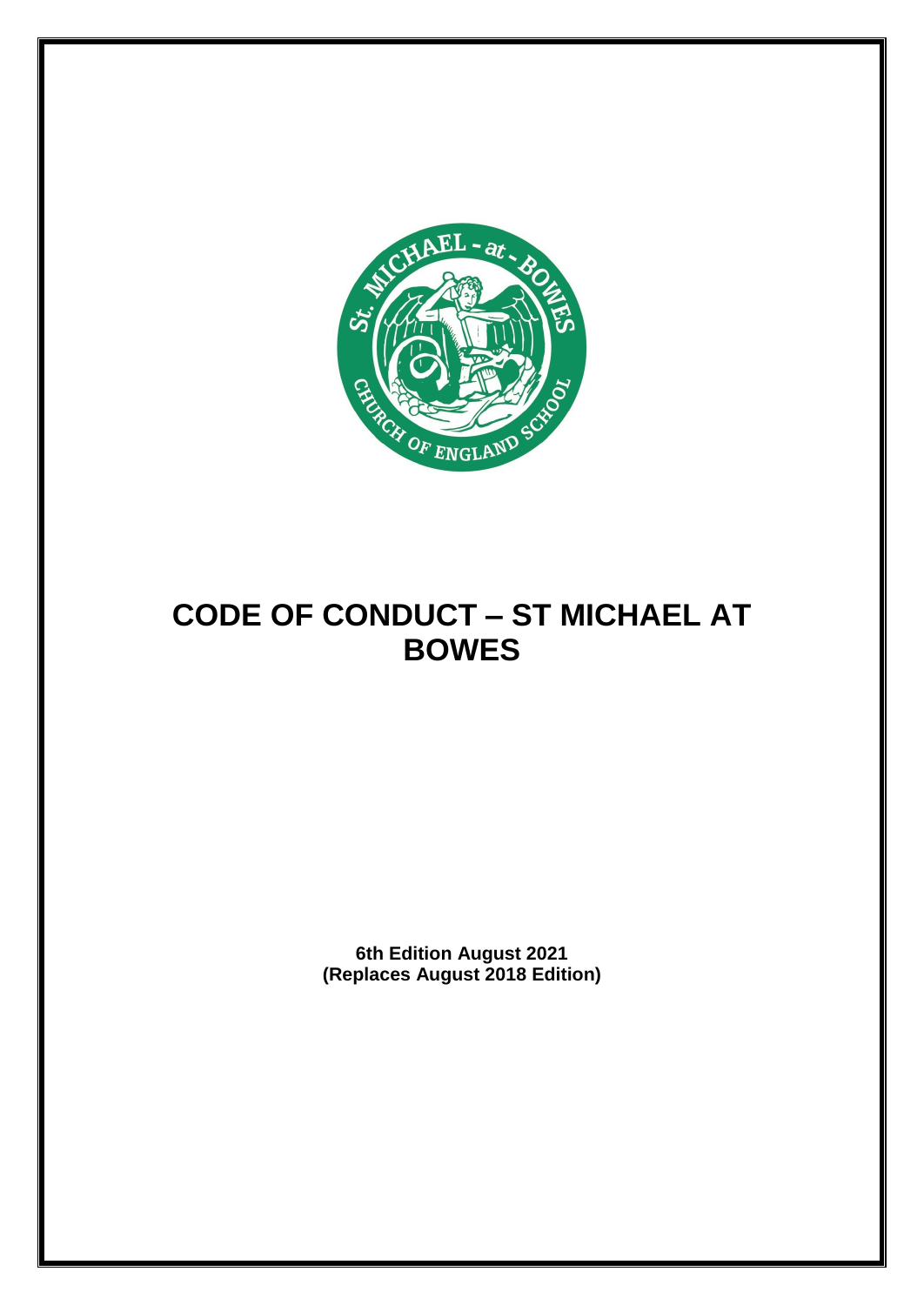**CODE OF CONDUCT** 

**FOR EMPLOYEES AND WORKERS IN MAINTAINED SCHOOLS, PRUs,** 

**ACADEMIES AND OTHERS**

### **\*\*CONTENTS\*\* Page**

| 1.  | <b>INTRODUCTION</b>                                                                                                                                                                                                                                                                                                                        | 3                          |
|-----|--------------------------------------------------------------------------------------------------------------------------------------------------------------------------------------------------------------------------------------------------------------------------------------------------------------------------------------------|----------------------------|
| 2.  | <b>GENERAL REQUIREMENTS AND EXPECTATIONS</b>                                                                                                                                                                                                                                                                                               | 4                          |
| 3.  | <b>EQUALITY OF OPPORTUNITY</b>                                                                                                                                                                                                                                                                                                             | 5                          |
| 4.  | <b>MANAGEMENT AND EMPLOYEE RELATIONS</b>                                                                                                                                                                                                                                                                                                   | 6                          |
| 5.  | SAFEGUARDING AND DEALINGS WITH PUPILS                                                                                                                                                                                                                                                                                                      | $\overline{7}$             |
| 6.  | <b>HEALTH AND SAFETY</b>                                                                                                                                                                                                                                                                                                                   | 10                         |
| 7.  | <b>SECONDARY EMPLOYMENT</b>                                                                                                                                                                                                                                                                                                                | 11                         |
| 8.  | <b>GENERAL WORKING STANDARDS</b><br>a) Hours of Work and Attendance<br>b) Sickness Absence<br>c) Appearance and Dress<br>d) No Smoking                                                                                                                                                                                                     | 11<br>11<br>12<br>12<br>12 |
| 9.  | HONESTY AND INTEGRITY<br>a) General<br>b) Conflicts of Interest and Pecuniary Interests<br>c) Bribery<br>d) Gifts and Hospitality                                                                                                                                                                                                          | 14<br>14<br>14<br>14<br>15 |
| 10. | USE OF SCHOOL AND OTHER RESOURCES, INC. SENSITIVE<br><b>INFORMATION AND CONFIDENTIALITY - INSIDE AND OUTSIDE</b><br><b>WORK</b><br>a) School/PRU Resources and Equipment - General<br>b) Sensitive Information, Confidentiality, Data Protection and the<br><b>GDPR</b><br>c) E-mail and Internet Usage<br>d) Computer Security and Misuse | 15<br>15<br>16<br>19<br>19 |
| 11. | e) Internet Social Networking Sites<br><b>SCHOOL POLICIES AND PROCEDURES</b>                                                                                                                                                                                                                                                               | 20<br>21                   |
| 12. | <b>KEEPING WITHIN THE LAW</b>                                                                                                                                                                                                                                                                                                              | 23                         |
|     |                                                                                                                                                                                                                                                                                                                                            | 24                         |
| 13. | DISQUALIFICATION UNDER THE CHILDCARE ACT 2006                                                                                                                                                                                                                                                                                              |                            |
| 14. | 'WHISTLEBLOWING' (THE REPORTING MALPRACTICE AND<br><b>IMPROPER CONDUCT)</b>                                                                                                                                                                                                                                                                | 24                         |
| 15. | <b>DISCIPLINARY ACTION</b>                                                                                                                                                                                                                                                                                                                 | 26                         |
|     | <b>APPENDICES</b><br>Misconduct<br>Appendix 1<br><b>Gross Misconduct</b><br>Appendix 2                                                                                                                                                                                                                                                     |                            |

*[Note for Governors and Headteachers – In this model, text in square brackets [ ] and/or italics is intended as additional commentary to assist you when adapting it for use within your School].*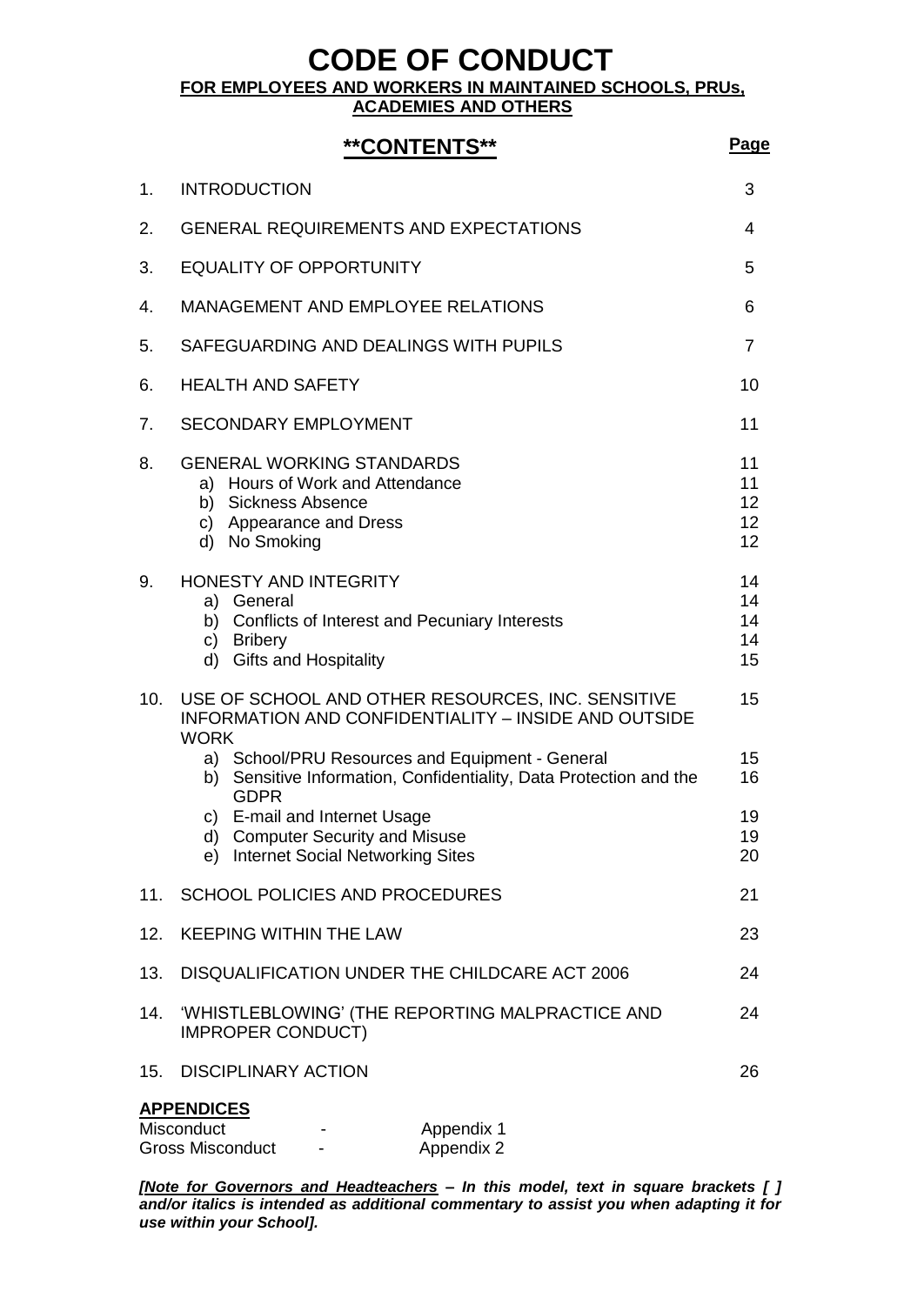### **CODE OF CONDUCT FOR EMPLOYEES AND WORKERS IN MAINTAINED SCHOOLS, PRUs, ACADEMIES AND OTHERS**

#### **IMPORTANT NOTE RELATING TO TERMINOLOGY USED IN THIS DOCUMENT**

This model Code of Conduct may be adopted by maintained schools, PRUs, Academies, Free schools and/or other independent schools. Therefore, where the words **'Headteacher', 'Governing Body', 'Governors' or 'school' are used in this document**, **this should also be interpreted (and can be adapted) to mean, or read, Principal, Chief Executive, Head of School, Proprietor, PRU Management Committee, Members, Directors, Board of Trustees, Local Governing Body, Governing Board, PRU, Academy or Academy Trust** etc., as relevant to the type of school and structure in place.

### **1. INTRODUCTION**

The *Governors'* expectations are that all pupils receive the highest possible quality of teaching and learning within a positive and respectful environment. It is important, therefore, that employees and workers understand that their own behaviour and the manner in which they conduct themselves with their colleagues, pupils, parents and other stakeholders sets an example and affects the school environment.

The *Governors* recognise that the majority of employees and workers always act in an appropriate, professional manner and treat others with dignity and respect. However, we consider it important to make clear the standards we expect so that breaches, misunderstandings and/or misinterpretation of rules are kept to a minimum. This Code is intended to set out our expected standards of conduct, our rules and values. It applies to all employees and workers, regardless of status. It is not an exhaustive compilation of what employees and workers can and cannot do but it is hoped that it will ensure everyone is clear about what is acceptable and what is not.

The Code is binding on all *school* employees. It is expected also that other workers deployed within the *school* who are employed by external Agencies or the London Borough of Enfield will adhere to its principles. Similarly, volunteers are also expected to adhere to the principles set out in the Code and should consider themselves to fall into the category of 'worker' whilst with the s*chool* for that purpose. Breaches of the Code and the standards expressed within it may result in disciplinary action against employees, including dismissal for serious offences. We hope, of course, that such action won't be necessary and that all employees and workers will ensure that they read the Code and act in accordance with its requirements, standards and expectations at all times.

It should be noted that it is the normal practice of this *school* to require all employees and workers to sign, on a regular basis, a declaration to confirm that their criminal record is unchanged, that there are no investigations or charges pending and, in relevant circumstances, that they are not disqualified from working in certain roles and/or provision under the Childcare Act 2006. The declaration also includes a requirement to confirm acceptance of the Code of Conduct and the rules contained within it.

**If there is anything in this Code that you do not understand, you should speak to your Line Manager or the Headteacher.**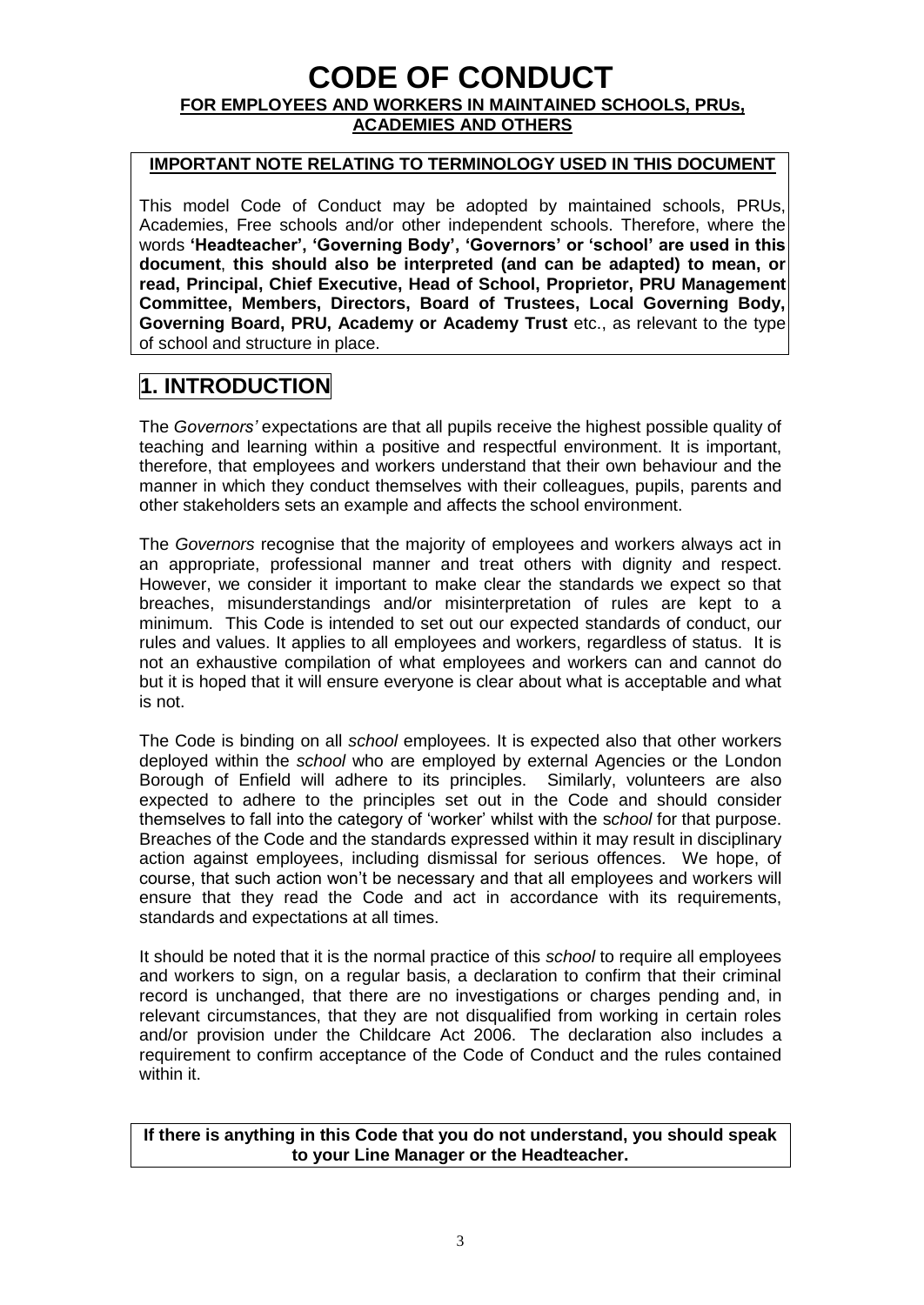# **2. GENERAL REQUIREMENTS AND EXPECTATIONS**

The *school* has high standards and expectations of all employees/workers and the health, safety and welfare of the pupils is the priority. Therefore, it is a requirement that you:

- provide a high standard of service in your dealings with governors, colleagues, pupils, parents and other stakeholders whether this is in person, by telephone, letter or e-mail. Always be polite, responsive and treat people with respect and consideration. Be as clear as possible about any decisions and actions you take and the reasons for them. Act in a professional manner at all times.
- always use appropriate language and never demean, distress or offend the decency of others. This may happen, for example, by displaying material or pictures that could be seen as offensive, or by making degrading, suggestive or insensitive comments or remarks.
- do not make derogatory comments or seek to undermine the *Governors, the Headteacher* or other employees/workers.
- respect the rights of others and treat them with dignity. Never threaten, bully, fight with or assault anyone.
- never steal, take without permission or deliberately damage items that belong to others or to the *school* (see also 5. 'Safeguarding and Dealings with Pupils' in relation to confiscation of items from pupils). Hand lost property in to [*as appropriate*].
- do not discriminate against, harass or victimise anyone you meet in the course of your work, on any grounds (see also 3. 'Equality of Opportunity').
- raise any concerns about inappropriate behaviour by pupils, parents or colleagues, or about the internal workings of the s*chool or the London Borough of Enfield,* by following the appropriate procedure. (Members of a Professional Association/Trade Union should also observe any Code, or rules, it has in place in relation to dealings with colleagues). See also Section 14. below, 'Whistleblowing' (The Reporting of Malpractice and Improper Conduct).
- positively promote the *school's* vision, ethos and values.
- comply with all *school* policies and any other rules, regulations, codes and protocols that apply to your work and the workplace. You should note that this also includes complying fully with any policies and protocols relating to remote learning. These are in place to aid the continuity of learning and development in a safe and secure manner for both yourself and the pupils.
- use electronic media communications appropriately, responsibly and legally at all times, whether within or outside the workplace/working hours.
- do not make public statements to any person(s), Agencies, Bodies or organisations, nor on social media, about the *school* or connected to the school, either directly or indirectly, without first obtaining authorisation from the *Headteacher.* If you are unsure if something you may say could be connected with the school then you must not make any statement without first checking with the Headteacher.
- avoid actions that may discredit the *school* or bring it into disrepute.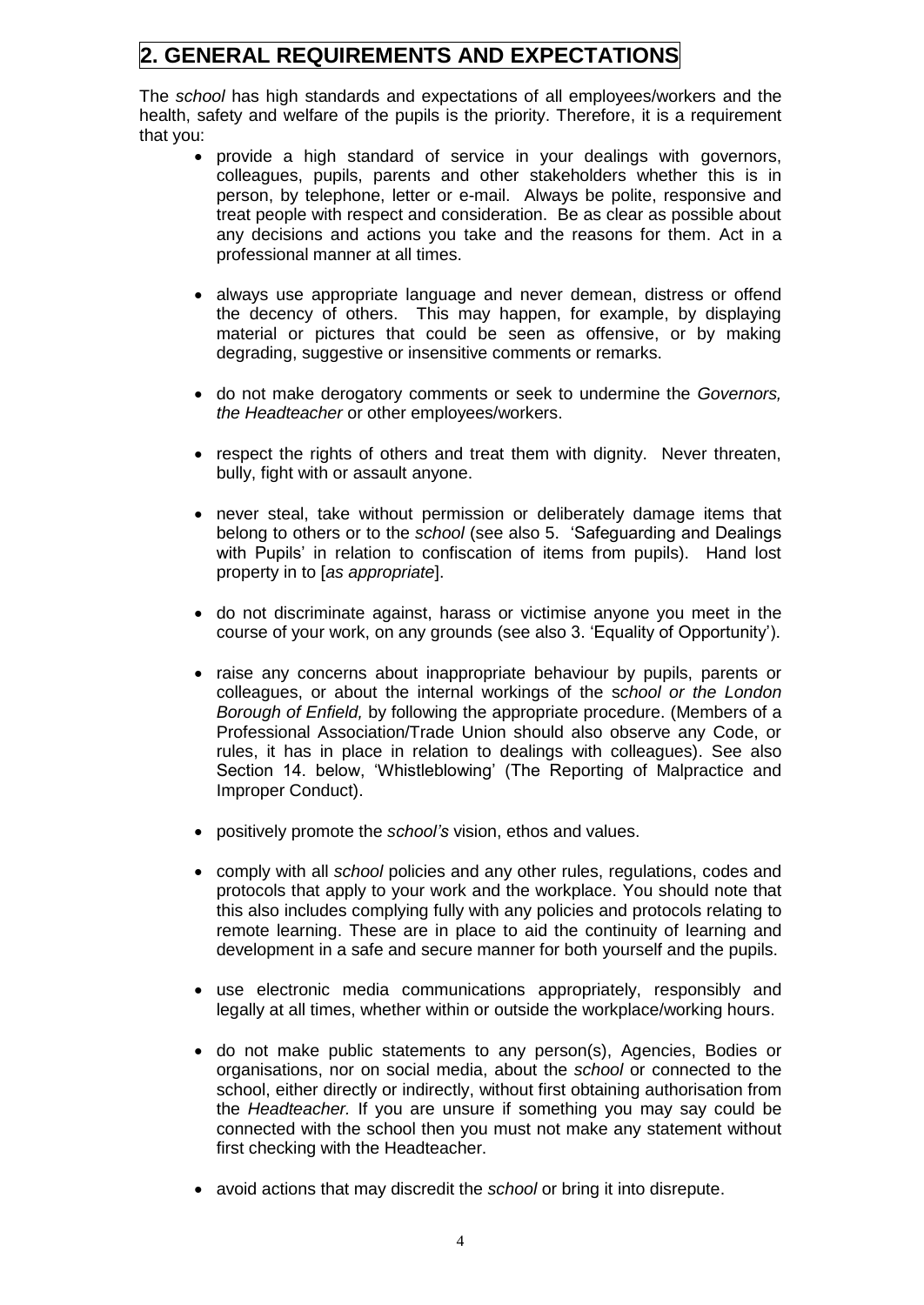- ensure that you are not under the influence of alcohol during working hours (the *Headteacher* will decide if it is appropriate for alcohol to be made available at staff parties/social events) and do not abuse drugs.
- do not disclose or misuse confidential information.
- do not engage in, or encourage, gossip, rumour or innuendo.

### **3. EQUALITY OF OPPORTUNITY**

This *school* is committed to providing equal opportunities in recruitment, employment and the workplace and to avoiding unlawful discrimination in all related practices.

Under the Equality Act 2010, there are certain **'protected characteristics'** that qualify for protection against discrimination. These are **age, disability, gender reassignment, marriage and civil partnership, pregnancy and maternity, race, religion or belief, sex and sexual orientation.**

Unlawful discrimination can take a number of forms:

Direct discrimination occurs where a person is treated less favourably than another because of a protected characteristic they have, or are thought to have, or because they associate with someone who has a protected characteristic (also see below).

Indirect discrimination applies to age, disability, race, religion or belief, sex, sexual orientation, gender reassignment and marriage and civil partnership. It occurs where a rule, provision, criterion or practice is applied to everyone but has the effect of particularly disadvantaging people who share a protected characteristic. However, such indirect discrimination may be justified if it can be shown that the employer acted reasonably in managing the business, i.e. that it is 'a proportionate means of achieving a legitimate aim'.

Perceptive Discrimination, applying to age, disability, race, religion or belief, sex, sexual orientation and gender reassignment, is direct discrimination against an individual due to the fact that others think, or perceive, that they possess a particular protected characteristic.

Associative Discrimination applies to age, disability, race, religion or belief, sex, sexual orientation and gender reassignment. It is direct discrimination against someone because they associate with another person who possesses a protected characteristic.

Harassment is "unwanted conduct related to a relevant protected characteristic, which has the purpose or effect of violating an individual's dignity or creating an intimidating, hostile, degrading, humiliating or offensive environment for that individual." Harassment applies to all protected characteristics except for pregnancy and maternity and marriage and civil partnership. Employees/workers can complain about behaviour they find offensive even if it is not directed at them, and the complainant need not possess the relevant characteristic him/herself. Employees and workers are also protected from harassment because of perception and association (see above).

Victimisation occurs when an employee/worker is badly treated because s/he has made or supported a complaint, or raised a grievance, or is suspected of doing so. However, s/he is not protected from victimisation if the complaint has been made or supported maliciously.

Pregnancy and maternity provisions afford protection against discrimination to women during the period of the pregnancy and any statutory maternity leave. During this period, pregnancy and maternity discrimination cannot be treated as sex discrimination.

**Everyone is required to assist in meeting the commitment to providing equal opportunities and avoiding unlawful discrimination.** Employees and workers can be held personally liable as well as, or instead of, the employer for acts of unlawful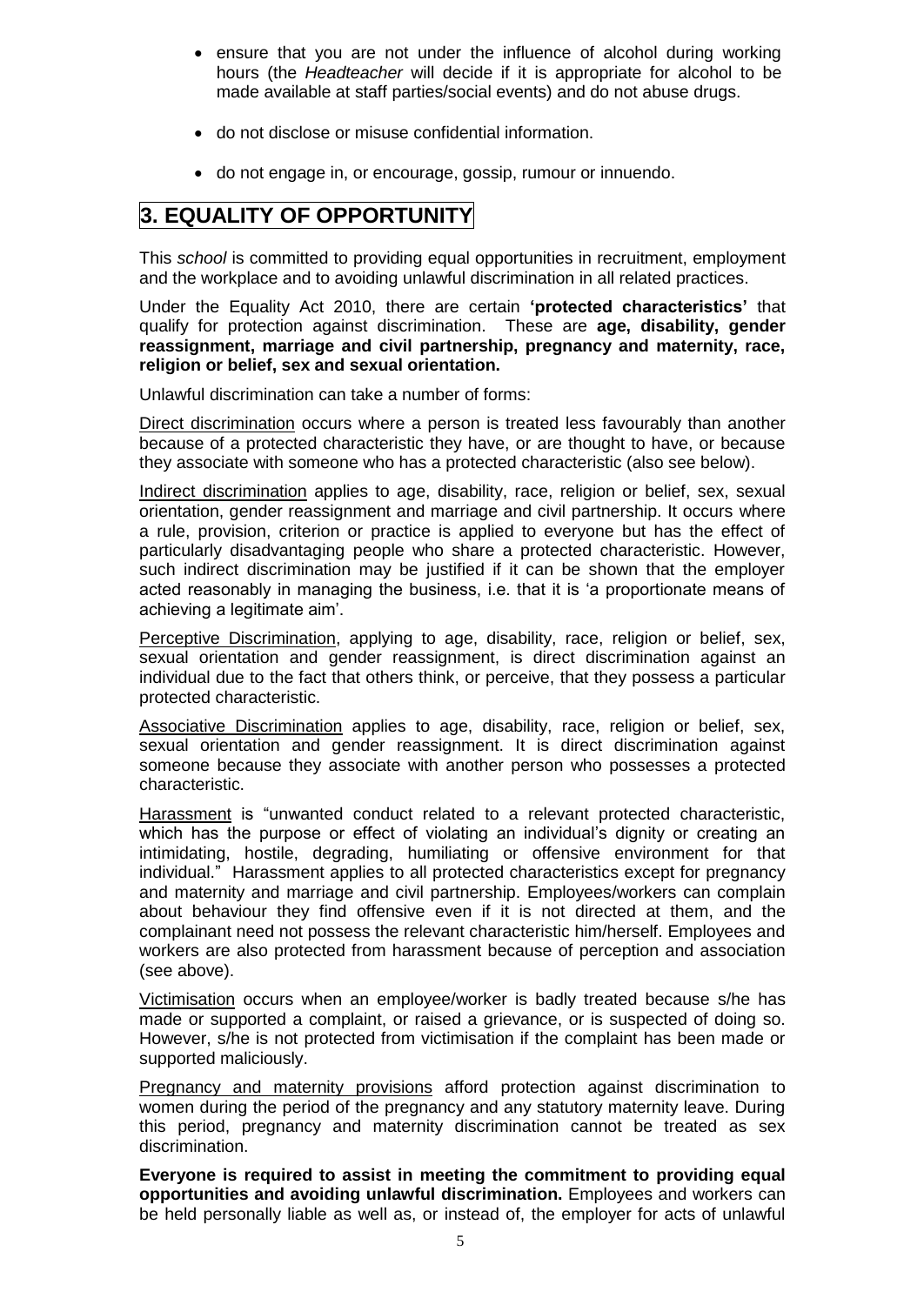discrimination. Anyone who commits a serious act of harassment may be guilty of a criminal offence. Acts of discrimination, harassment or victimisation against employees or customers are disciplinary matters and will be dealt with accordingly. Such acts may constitute gross misconduct and could lead to dismissal without notice.

### **4. MANAGEMENT AND EMPLOYEE RELATIONS**

An atmosphere of mutual confidence, trust and respect between managers and employees/workers is essential to achieving the *school's* aims and targets and providing a high quality of teaching and learning.

#### As an employee/worker you should:

- promote the *school* in a positive manner
- work reliably and in accordance with the *school's* policies and practices as well as any other rules and regulations that apply to your work and/or the workplace
- carry out any reasonable instructions given to you by your manager and/or *Headteacher*
- recognise that you are part of a team and that everyone should be working together to achieve similar aims for the overall benefit of the pupils.

#### As a manager you should, in addition to the above:

- support and assist employees/workers to carry out their work properly
- in your dealings with employees, act in accordance with their relevant local and national conditions of employment/service
- in consultation with employees/workers, set standards of work and objectives, as appropriate to their role
- give feedback and advice on areas for further development to assist employees in meeting objectives
- aim to continually develop employees to meet current and future needs of the *school*
- ensure compliance with the Working Time Regulations 1998, as amended, and recognise the need for employees/workers to pursue interests outside work therefore enabling them to enjoy a reasonable work/life balance
- consider constructive suggestions for improvements to working practices and standards
- treat all employees/workers fairly, consistently and with dignity
- provide a working environment free from discrimination and harassment
- provide a safe and healthy working environment.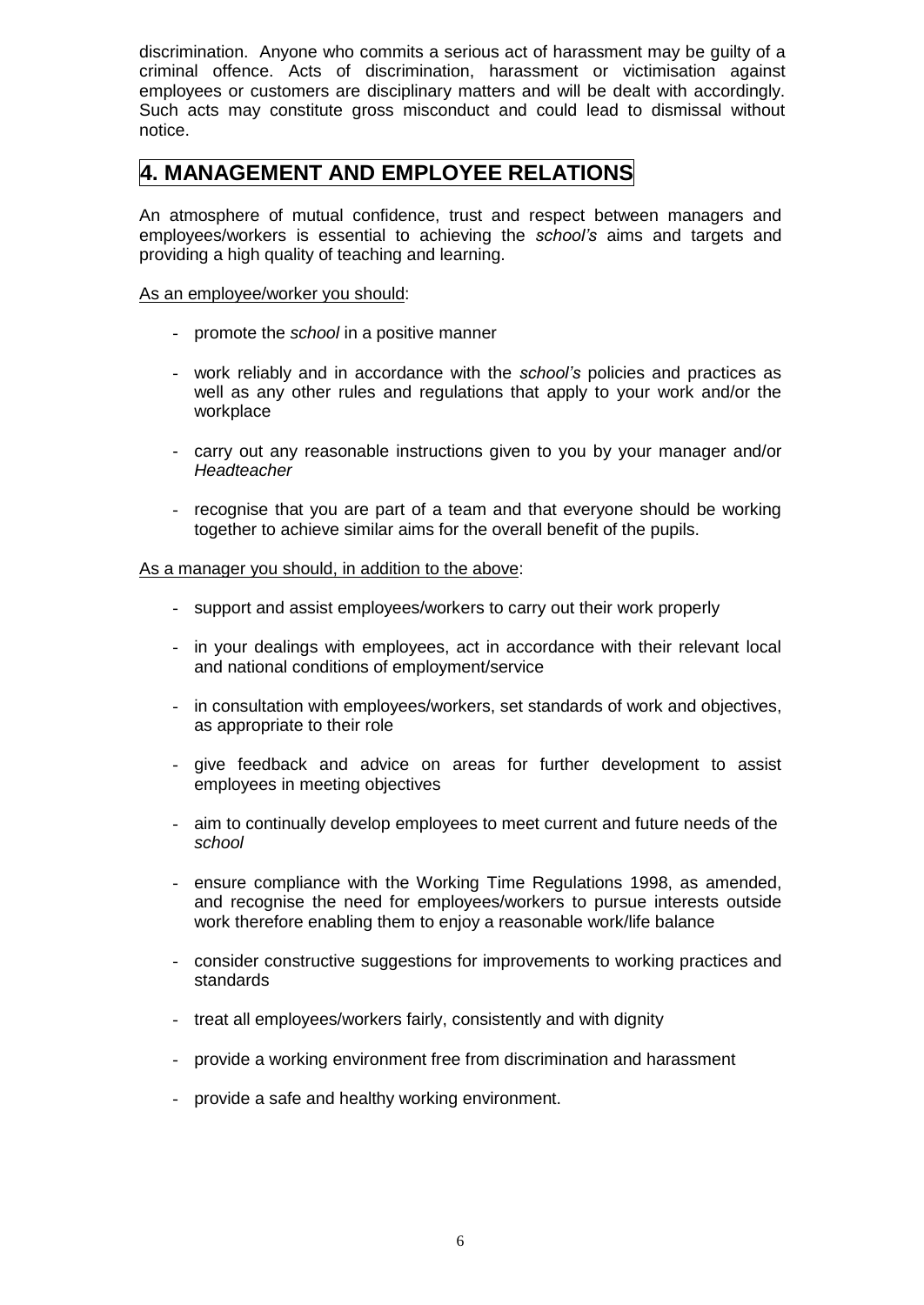# **5. SAFEGUARDING AND DEALINGS WITH PUPILS**

All *Schools, PRUs and other Services within Enfield* are committed to safeguarding and promoting the welfare of children and young people. Therefore, all employees and workers within this *school* are expected to share this commitment.

This *school* aims to create a safe and positive environment for pupils in order to protect and promote their health and general well-being, as well as to provide an atmosphere that encourages and enhances learning and all-round development.

#### **In particular, you are expected to:**

- **Work towards and encourage the highest possible level of achievement** for all pupils
- **Value and respect all pupils equally,** treating them in a polite, positive, responsive and considerate manner
- **Apply the** *school's* **Policy on Behaviour and Discipline** *[or state exact title if different]* as situations demand in order to encourage and develop appropriate behaviours
- **Ensure that items confiscated from pupils are left in a safe place, ideally labelled and locked away**. Parents/guardians should be informed about when items will be returned. *[Alternatively, set out the School's own practice or procedure for dealing with confiscated items]*
- **Ensure that you do not breach professional boundaries and do not act in a way that could be misinterpreted** or otherwise leave you vulnerable to allegations of inappropriate behaviour. In this respect you are advised to familiarise yourself with the non-statutory guidance document called **'Guidance for Safer Working Practice for those Working with Children and Young People in Education Settings'.**  This document was updated in May 2019 by the Safer Recruitment Consortium, a Partnership between the NSPCC, the Lucy Faithfull Foundation, NASS and CAPE. It provides simple but detailed and practical advice to schools, colleges and the three safeguarding partners,\* in order to support them and their staff in their safeguarding responsibilities. The document can be located at the following link: [https://c-cluster-](https://c-cluster-110.uploads.documents.cimpress.io/v1/uploads/13ecce28-e8f2-49e9-83c6-c29337cd8071~110/original?tenant=vbu-digital)

[110.uploads.documents.cimpress.io/v1/uploads/13ecce28-e8f2-49e9-](https://c-cluster-110.uploads.documents.cimpress.io/v1/uploads/13ecce28-e8f2-49e9-83c6-c29337cd8071~110/original?tenant=vbu-digital) [83c6-c29337cd8071~110/original?tenant=vbu-digital](https://c-cluster-110.uploads.documents.cimpress.io/v1/uploads/13ecce28-e8f2-49e9-83c6-c29337cd8071~110/original?tenant=vbu-digital)

*\*The Children and Social Work Act 2017 replaced Local Safeguarding Children Boards with new safeguarding arrangements led by three safeguarding partners – local authorities, chief officers of police and clinical commissioning groups.*

Note that this guidance document was further updated with an Addendum in April 2020 to account for online learning during the Coronavirus outbreak in the UK. The Addendum can be located at: [https://c-cluster-](https://c-cluster-110.uploads.documents.cimpress.io/v1/uploads/5aba001d-e2e6-42ee-b9cb-bd44831f65f0~110/original?tenant=vbu-digital)

[110.uploads.documents.cimpress.io/v1/uploads/5aba001d-e2e6-42ee](https://c-cluster-110.uploads.documents.cimpress.io/v1/uploads/5aba001d-e2e6-42ee-b9cb-bd44831f65f0~110/original?tenant=vbu-digital)[b9cb-bd44831f65f0~110/original?tenant=vbu-digital](https://c-cluster-110.uploads.documents.cimpress.io/v1/uploads/5aba001d-e2e6-42ee-b9cb-bd44831f65f0~110/original?tenant=vbu-digital)

In particular, in relation to contact with pupils, **you must NOT:**

- **establish, or seek to establish, social contact with pupils or aim to secure a friendship or strengthen a relationship,** for any reason. This includes 'electronic' contact, such as by email, social media or social networking sites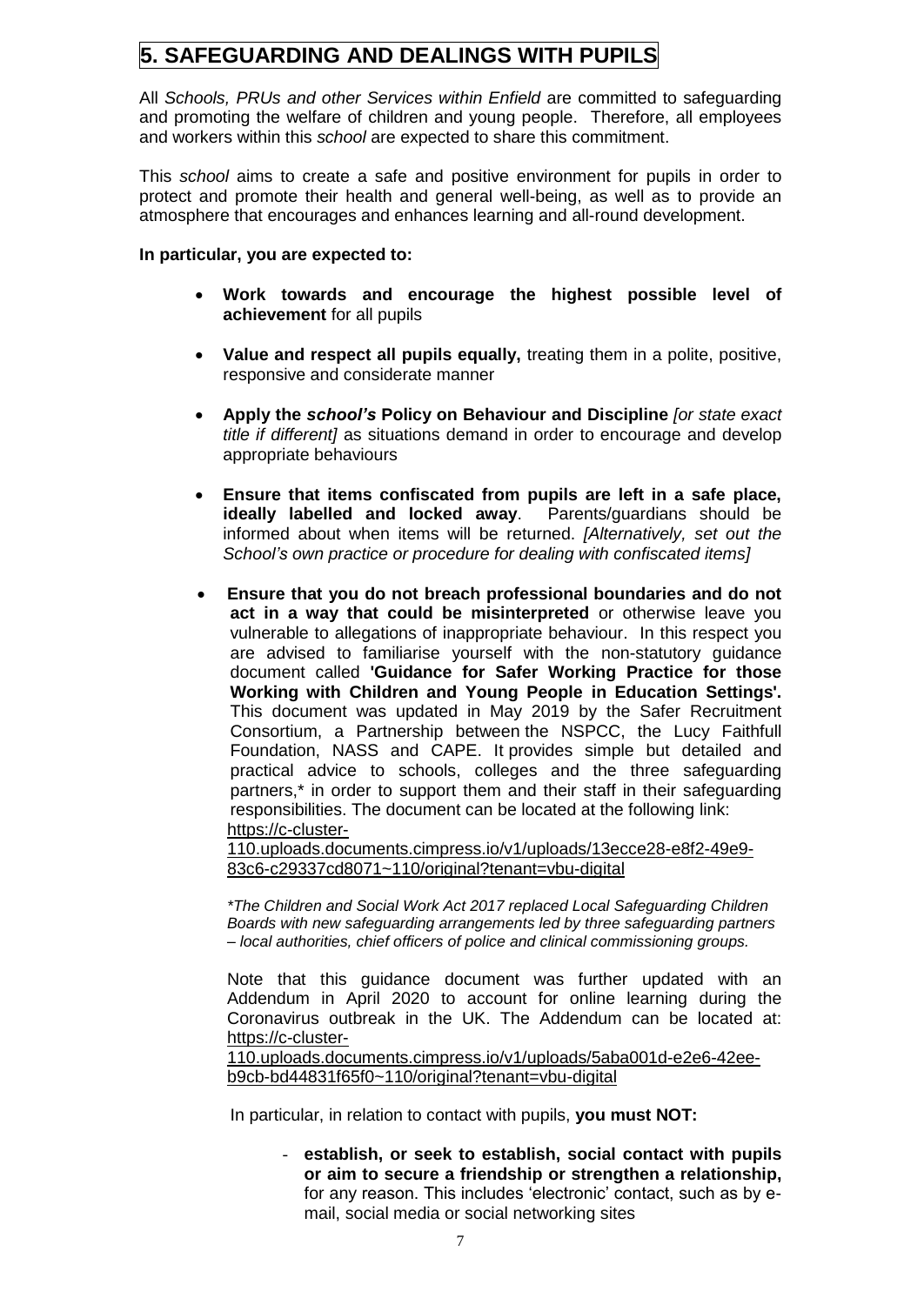- **buy or give gifts to children** other than as part of a *school* rewards system
- **give to, or exchange with, pupils** any personal details such as home/mobile telephone number or home or personal e-mail address for any reason, unless a specific need to do so is agreed with their Line Manager or the *Headteacher*
- **offer or give lifts to pupils** in your own personal vehicle.
- **Ensure that you understand and comply with the** *school's*  **procedures and arrangements for the transportation of pupils offsite,** where this is necessary, for example to out-of-school activities.
- **Be aware that one-to-one meetings with individual pupils may leave you vulnerable to allegations.** In circumstances where a confidential interview or one-to-one meeting is necessary, wherever possible this should be conducted in a room with visual access, or with the door open, or in a room or area frequented by other people and another pupil or adult should be nearby. Where such conditions cannot apply, you should ensure that another adult knows that the meeting is taking place.
- **Ensure that you take particular care when supervising pupils in the less formal atmosphere of an educational visit,** particularly in a residential setting, or after-school activity. You remain in a position of trust and, even though a more informal approach may be appropriate, the same standards of conduct apply. You are expected to familiarise yourself with, and adhere to, school procedures and rules relating to school trips.
- **Exercise your professional judgment in making an appropriate response if a pupil seeks to establish social contact with you**, either by electronic or other means, or if contact should occur accidentally.
- **Be aware that, under no circumstances, will you be expected, or allowed, to use your personal equipment to take images of pupils** at or on behalf of the *school.* **This means that you must:**
	- adhere to the *school's* policy in this respect
	- only publish images of pupils where they and their parent/carer have given explicit written consent to do so
	- only take images where the pupil is happy for you do so
	- only retain images when there is a clear and agreed purpose for doing so
	- store images in an appropriate secure place in the school or setting
	- ensure that a senior member of staff is aware that the photography/image equipment is being used and for what purpose
	- be able to justify images of pupils in your possession
	- avoid making images in one to one situations.

### **This means that you must not:**

- take images of pupils for your personal use
- display or distribute images of pupils unless you are sure that you have parental consent to do so (and, where appropriate, consent from the child)
- take images of children using personal equipment
- take images of children in a state of undress or semi-undress
- take images of a child's injury, bruising or similar (e.g. following a disclosure of abuse) even if requested by children's social care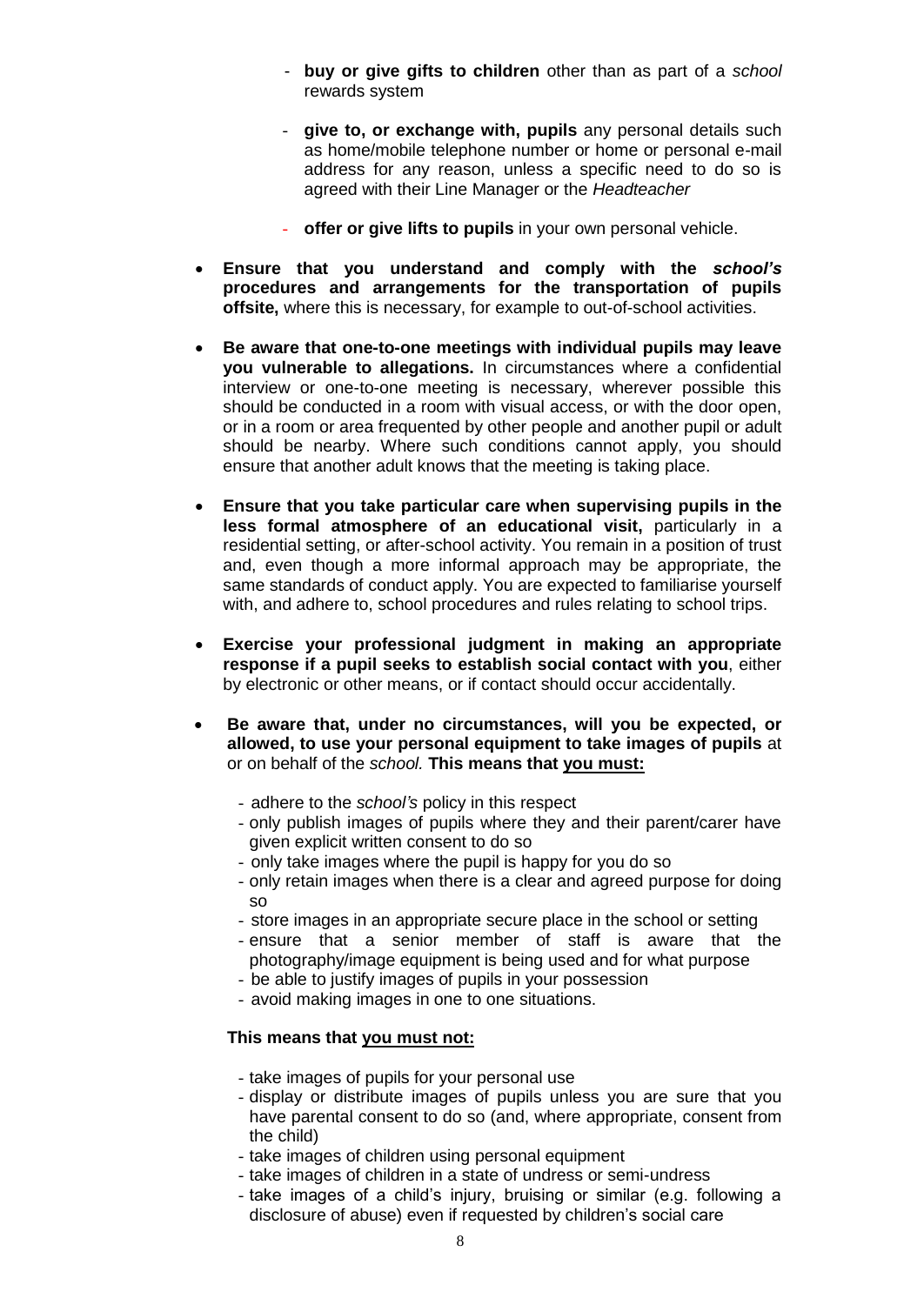- make audio recordings of a child's disclosure
- take images of children which could be considered as indecent or sexual.
- **Be aware and understand that all employees and workers, whatever their role, have a responsibility for safeguarding and promoting the welfare of children.** If you are unclear about your responsibilities in this area or if you do not know where to find the relevant policy(ies) or the information you need in this respect, you should speak to your Line Manager or to the *Headteacher*.
- **Ensure that you are aware of the process for making referrals** to children's social care and for statutory assessments under the Children Act 1989 that may follow a referral, along with the role you might be expected to play in such assessments. If you are unsure of this process, you should speak to your Line Manager or to the *Headteacher.*
- **Be aware and understand that you have a duty to report any suspicion of child abuse.** Ensure that you act in accordance with the DfE statutory guidance on 'Working Together to Safeguard Children' and that you have read and fully understand the *school's* Child Protection Policy and act in accordance with the principles and procedures set out within it at all times.
- **Ensure that, where you work directly with children, you have read, understand and act in accordance with** the Department for Education's statutory guidance document **'Keeping Children Safe in Education' (KCSIE), 'Part One: Safeguarding Information for All Staff'.**

**School leaders and those employees/workers who work directly with children must also read Annex B of KCSIE**. This contains important additional information about specific forms of abuse and safeguarding issues.

**If you do not work directly with children, you must read either Part One or Annex A** (a condensed version of Part One) of KCSIE, **as directed by the Headteacher**, or otherwise your Line Manager.

 **Ensure that you understand what you should do if you have concerns about another staff member, as referred to in Part One and Annex A of KCSIE.** (For this purpose, 'staff member' should also to be taken to include any other trainees, workers, volunteers, governors or others providing services to the *School*). If you have any such concerns, you should refer to **the** *school's* **Whistleblowing Policy** which sets out the action that you must take. (See also 14. below).

It is important that you are aware and understand that **all** concerns about adults, including also low level concerns, feelings of unease, discomfort and/or nagging doubts, that do not meet the harms threshold (See page 11 for further information), are shared responsibly and with the right person, recorded and dealt with appropriately. This is critical to ensuring an open and transparent culture within the *school,* in order to minimise the risk of abuse.

 **Ensure that you attend and actively participate in safeguarding and child protection training provided,** as required, as well as ensuring that you read and take appropriate action in relation to any updates provided, for example, via email, e-bulletins, staff meetings and other communications.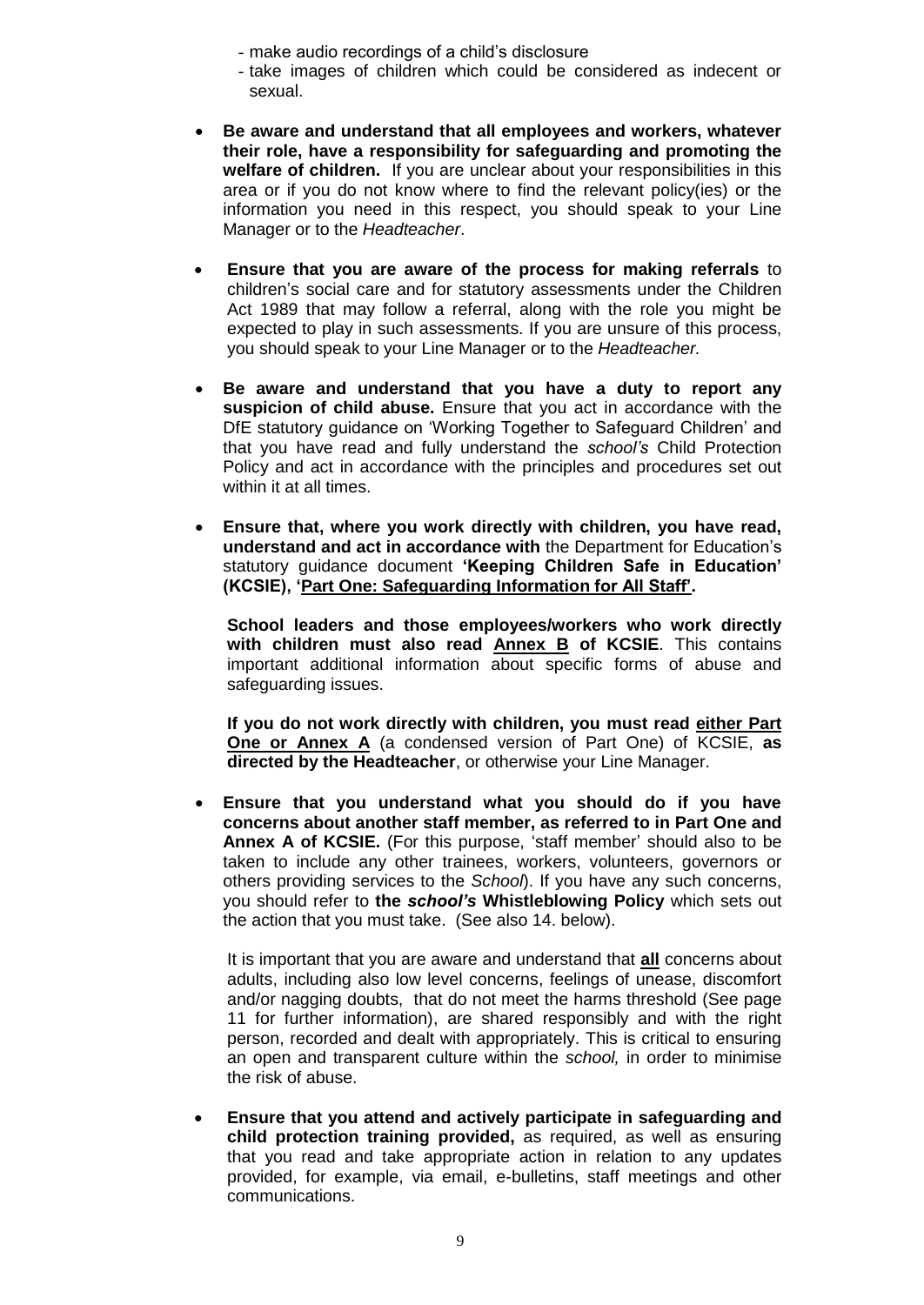**Be aware of, and understand, your specific responsibilities under the Sexual Offences Act 2003**. The Act sets out the law on sexual offences committed by those in **a position of trust.**

It is an offence for a person aged 18 or over in a position of trust (e.g. teacher or any other category of employee/worker in a school) to have a sexual relationship with a child under 18 where that person is in a position of trust in respect of that child, even if the relationship is consensual. A situation where a person is in a position of trust could arise where the child is in full-time education and the person looks after children under 18 in the same establishment as the child, even if s/he does not teach the child.

**Note for information:** If an allegation of abuse is made against an employee or worker, the relevant national and local safeguarding guidelines and procedures will then be followed. **These are designed to ensure the safeguarding and welfare of the child/children and to protect the best interests of the individual employee/worker.** 

The Department for Education's (DfE's) statutory guidance **'Keeping Children Safe in Education' (KCSIE)** includes information and guidance on managing allegations and is set out in **Part Four 'Dealing with Allegations against Teachers and Other Staff'.** Accordingly, this will be used, along with relevant local procedures, where it is alleged that an individual has:

- behaved in a way that has harmed a child, or may have harmed a child; and/or
- possibly committed a criminal offence against or related to a child; and/or
- behaved towards a child or children in a way that indicates he or she may pose a risk of harm to children; and/or
- behaved or may have behaved in a way that indicates they may not be suitable to work with children.

**Part Four of KCSIE** 'Dealing with Allegations against Teachers and Other Staff' **also makes clear that** (as indicated on Page 10 above) **all concerns about an adult should be shared responsibly and with the right person, even if they are, or seem, relatively low level and do not meet the risk of harm 'threshold' referred to above.** It is important, therefore, that **all** such concerns are shared, no matter how small, even if no more than causing a sense of unease, discomfort or a 'nagging doubt'.

In accordance with the above, the local 'Safeguarding Enfield Partnership's'*\*\** own Protocol for dealing with 'Allegations Against Staff and Volunteers who Work with Children' and other relevant information can be located its website at: [https://new.enfield.gov.uk/safeguardingenfield/allegations-against-adults-working](https://new.enfield.gov.uk/safeguardingenfield/allegations-against-adults-working-with-children-lado/)[with-children-lado/](https://new.enfield.gov.uk/safeguardingenfield/allegations-against-adults-working-with-children-lado/)

*\*\*The Safeguarding Enfield Partnership brings together the work of the Safeguarding Adults*  Board and the Safeguarding Children's Partnership. Enfield's safeguarding partnership *includes the Metropolitan Police Service, Enfield Council, the NHS, including hospitals and Clinical Commissioning Group, schools, social care providers, 3rd sector organisations and probation services, amongst others.*

# **6. HEALTH AND SAFETY**

All establishments are responsible for producing a Health and Safety statement and policy relevant to its own premises, practices and people. It is important, therefore, that you read and familiarise yourself with the content of the relevant documents in place within the *school* and, in particular, any specific duties assigned to you as part of the policy. *[Schools may wish to insert details or exact titles of their own Health*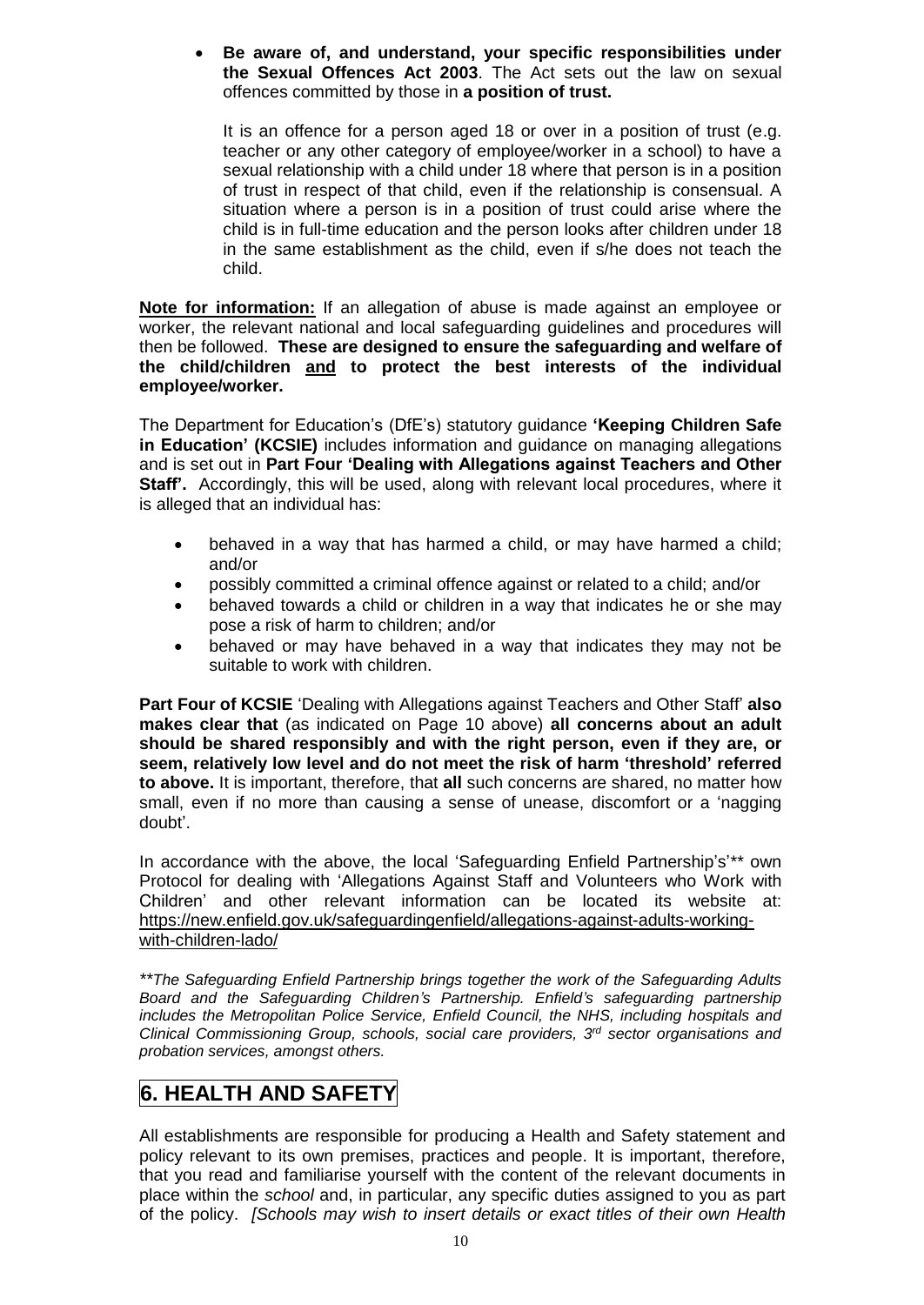*and Safety Policy documents and where they are located for access by employees/workers].*

You are required to comply with Safety Regulations and to use any safety equipment and protective clothing which is supplied to you by the *London Borough of Enfield or by the Governors*, as well as any hygiene and accident reporting requirements.

You must never act in a way which might cause risk or damage to any other members of the *school* community, or visitors. In general, all employees/workers are required to take due care for their own safety and the safety of their fellow employees at all times.

### **7. SECONDARY EMPLOYMENT**

The Working Time Regulations 1998, as amended, are a Health and Safety initiative and cover all work undertaken. To enable the *Governors and/or the Council,* as appropriate, to comply with the Regulations and maintain the health and safety of all employees, you must inform your Line Manager of ALL work undertaken, or applied for, elsewhere (should you be engaged in, or intending to be engaged in, other paid or unpaid work). In addition, it is important you are aware that there should be no conflict of interest, nor any contractual conflict\*, between your work for the *school and/or the Council* and your work elsewhere. Approval to undertake, or continue with, secondary employment can only be granted in circumstances where there is no conflict with the provisions of the Working Time Regulations nor any other conflict of interest or contractual conflict. (\*Note that a 'contractual conflict' may arise where any employment contract or arrangement for carrying out work elsewhere interferes with, or could potentially interfere with, your contract with this *School*).

Note in particular that support staff on Scale 6 and below will not unreasonably be refused permission to undertake secondary employment unless there is a clear conflict of interest, contractual conflict or a potential breach of the working time regulations.

Any employee asked to undertake private tutoring of pupils within this *school* must first discuss the situation with the *Headteacher.*

### **8. GENERAL WORKING STANDARDS**

### **a) Hours of Work and Attendance**

It is important that all employees and workers are in the workplace at their agreed starting time and do not leave before their agreed finishing time. Bad timekeeping and poor attendance increases costs, causes disruption for others and has an adverse effect on pupils' education.

The *Governors* recognise that the majority of employees are punctual and do not take time off without good cause or obtaining prior permission.

Our expectations are that, as an employee:

- you attend work in accordance with your contract of employment and associated terms and conditions in relation to hours, days of work and holidays
- wherever possible, you make routine medical and dental appointments outside of your working hours or during holidays. The only exceptions to this requirement will normally be in the event of an emergency, particular difficulty in relation to hospital appointments (which are rarely negotiable) or to attend for ante-natal care if you are pregnant. Pregnant employees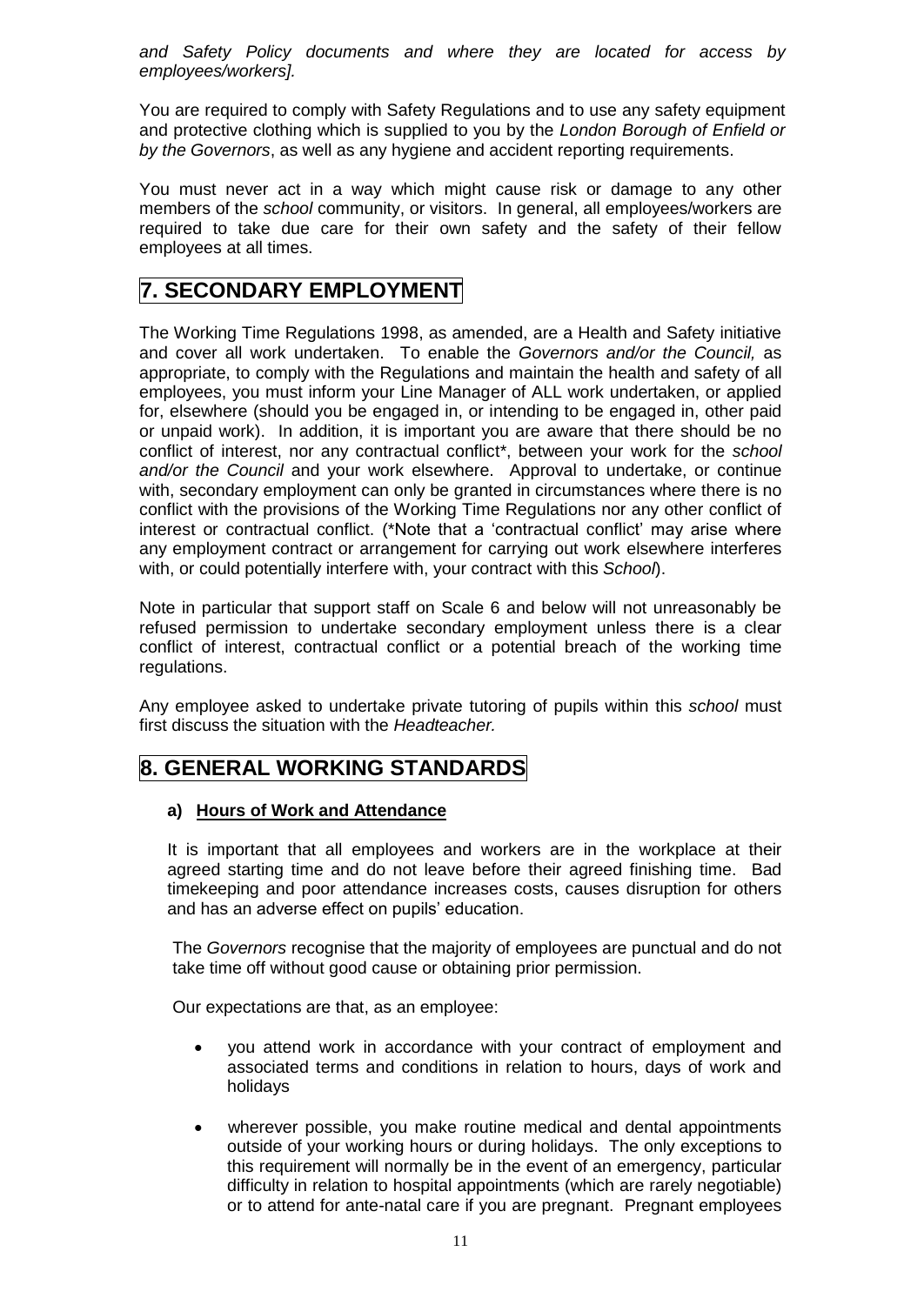are entitled to paid time off for ante-natal appointments. In any circumstances, however, you should agree time off with your manager at the earliest opportunity to ensure that adequate cover arrangements can be made

 prior to making any request, you refer to the *school's* policy on special leave if you need time off for any reason other than personal illness. It is important to note that, except in cases of serious urgency no employee may, without prior permission, be absent from duty for any cause other than personal illness.

### **b) Sickness Absence**

All staff are expected to follow the *school's* Absence Reporting Procedure *[or state exact title if different]* when they are absent from work due to illness or injury.

 This procedure includes notification as early as possible on the first day of absence, keeping the school informed where absence continues, requirements for the provision of 'Statements of Fitness for Work' and procedures on return to work.

### **c) Appearance and Dress**

It is expected that:

- when at work, or representing the *school*, you ensure that your appearance is neat and clean
- you always dress in a manner which is appropriate to your role and the circumstances or setting in which you work
- you remember that you are a role model for pupils and your appearance and dress should reflect this important and unique position
- you do not dress in a way that may cause embarrassment to pupils, parents, colleagues, governors, other stakeholders or visitors.

Ultimately, it will be for the *Headteacher* to decide whether an employee's/worker's appearance and/or dress is appropriate or not.

The *Governors and the Headteacher* must ensure that the rights of employees to dress as they please, and in accordance with their principles and beliefs, is balanced with the need for the *school* to promote a suitable image to its stakeholders. At all times, care will be taken not to discriminate in relation to appearance and dress requirements.

### **d) No Smoking**

Exposure to secondhand smoke increases the risk of lung cancer, heart disease and other serious illnesses. Ventilation or separating smokers and non-smokers within the same airspace does not completely stop potentially dangerous exposure.

In these circumstances, you should note, in particular, the following in relation to the Smoke Free Regulations introduced in 2007 under the Health Act of 2006 and act accordingly at all times.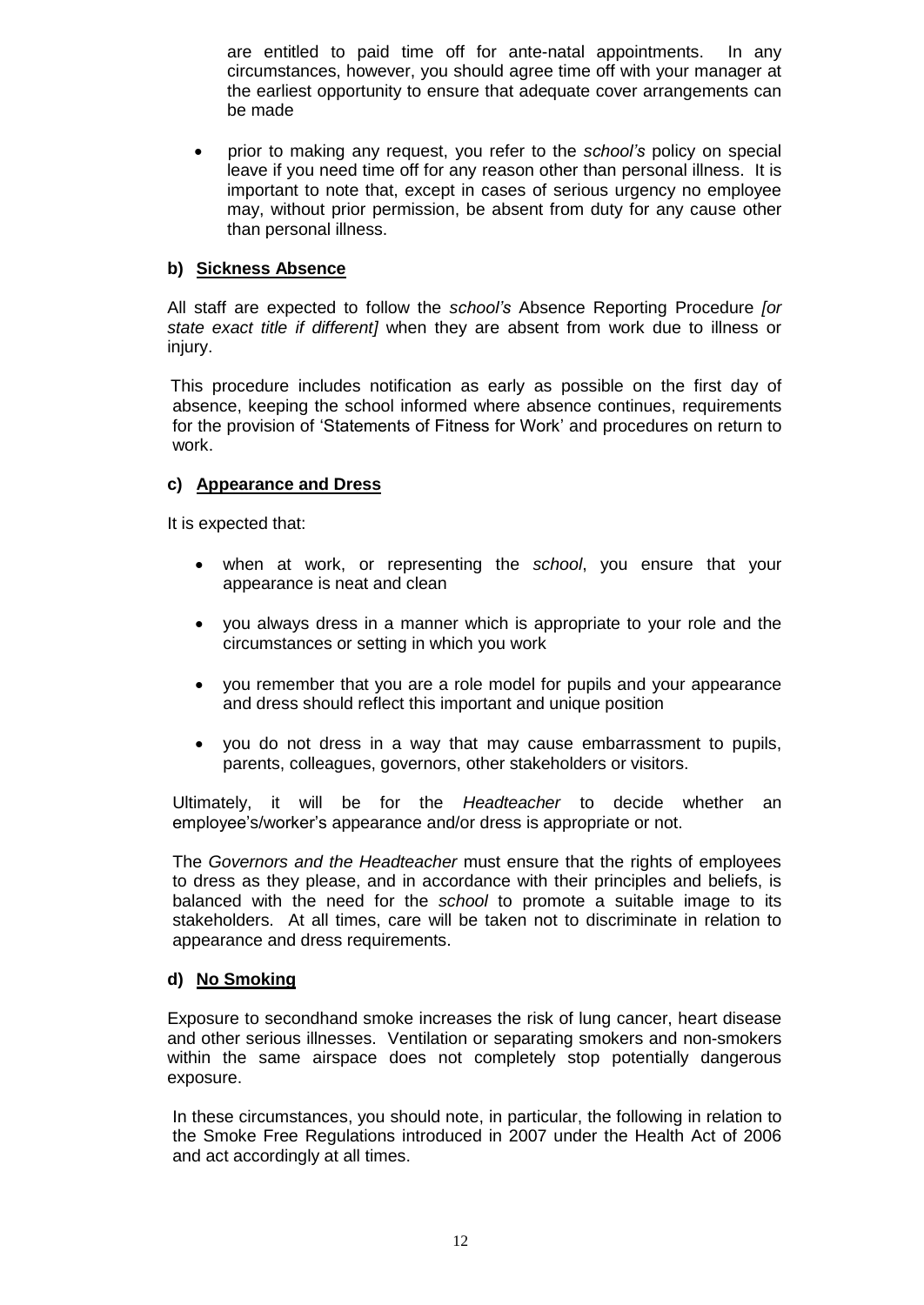- It is an offence, punishable by a fine and possible criminal prosecution, to smoke (or allow smoking) in 'enclosed' or 'substantially enclosed' public places and workplaces.
- Public transport and work vehicles used by more than one person must be smoke free at all times, regardless of whether others are in the vehicle at the same time.

Note that, in any event, it has been illegal, since October 2015, to smoke in a vehicle where anyone under 18 is present.

- Employee smoking rooms and/or indoor smoking areas are not allowed.
- **All employees, workers and others must respect the law on smoking at all times. You must understand and be clear that smoking is strictly prohibited in all areas within the** *school* **premises and** *school and/or London Borough of Enfield* **vehicles.** Areas of the premises include classrooms, sports areas, dinner halls/restaurants, staff rooms, meeting rooms/Committee rooms, workshops, rest areas, stairs, corridors, lifts, toilets, reception and storage areas whether they are permanent, moveable or temporary (including, for example, tents and marquees).
- The Smoke Free Regulations do not affect private homes. However, common courtesy requires that employees and workers do not smoke while carrying out home visits. (Similarly, employees and workers carrying out duties relating to their employment can request that parents, other family members or persons within the household do not smoke while they are visiting otherwise the visit may be terminated and alternative arrangements made).

*[Schools should also refer here to any 'No Smoking' policy they have and/or specific arrangements in place in relation to any designated smoking area available to staff away from the school buildings and arrangements for smoking breaks, if any. In making any arrangements for smokers, schools should also take into a account the need to ensure that a designated smoking area must not be enclosed or substantially enclosed, should not be too close to a building where smoke could re-enter the premises such as via windows, doors, vents etc, or in high risk fire areas, such as bin storage or boiler rooms. Schools should also consider banning smoking within certain areas around the premises, for example to avoid staff congregating just outside the school gates].*

#### **Employees and workers should also be aware and understand that the school's no smoking policy and arrangements apply similarly to the use of electronic cigarettes (e-cigarettes, also known as 'vaping').**

*[Schools may wish to further consider the use or otherwise of electronic cigarettes (e-cigarettes), as referred to above. Although resembling traditional cigarettes they do not contain tobacco and odourless vapour released into the air is not smoke. They are, therefore, outside of the remit of the legislation. Note that the Health Act 2006 defines smoking as 'lit tobacco or anything lit that contains tobacco, or any other lit substance in a form in which it could be smoked'. As a result, employers wishing to ban the use of e-cigarettes are advised to be specific in stating this in their policies. Otherwise, a general statement prohibiting smoking cannot be relied upon to also include e-cigarettes. Schools may wish to consider the use of such devices in specified areas, such as staff rooms. However, it is important to note that there has been much debate nationally about their use. Although, at the time of writing, there are few restrictions on the use of e-cigarettes in the UK and it may be argued that there are health benefits, there have also been concerns about safety, quality and the*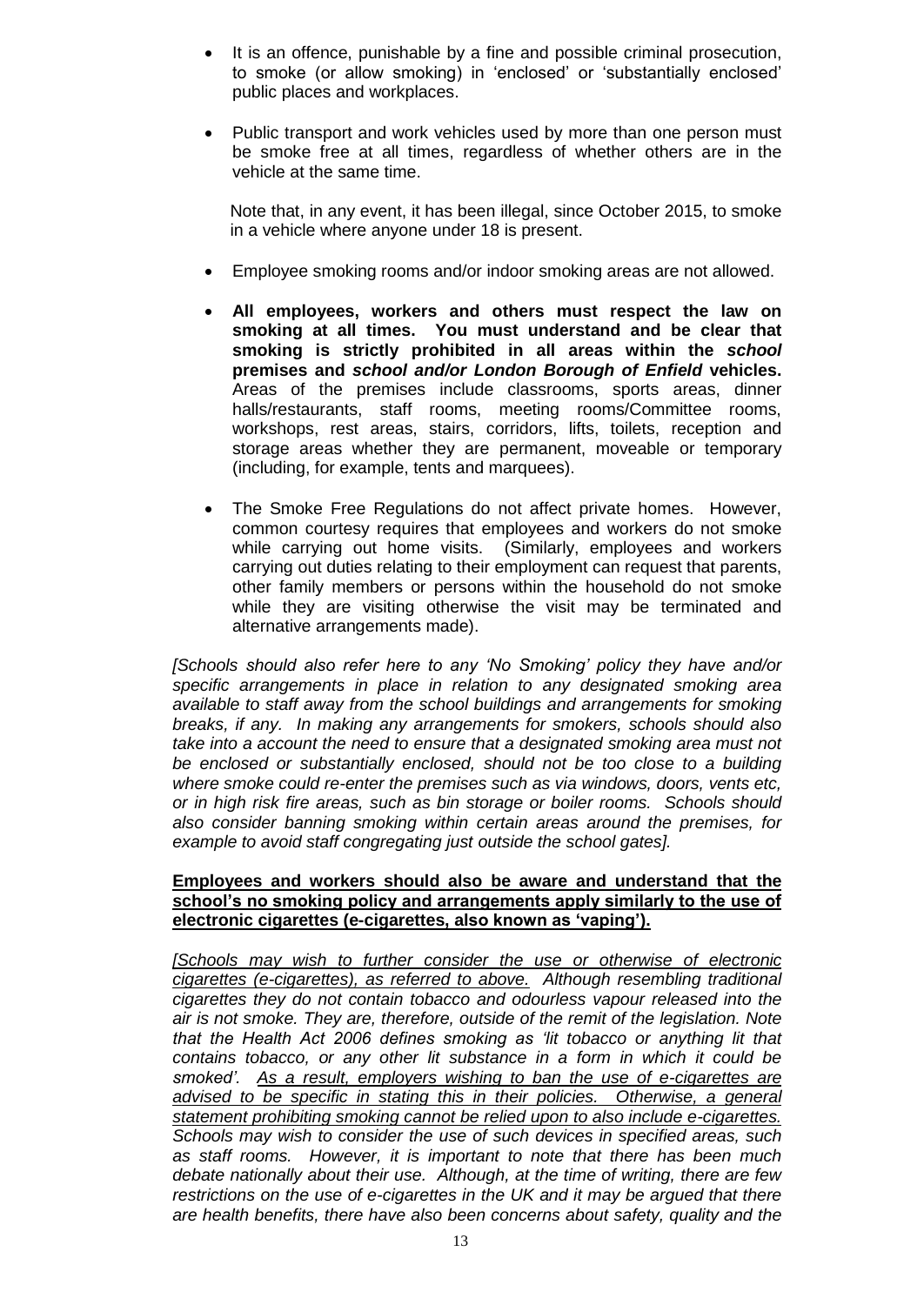*potential for glamourising and promoting them to children and non-smokers. Use of e-cigarettes, even in specified areas, is likely to be controversial so consultation is strongly advised. It should also be noted in this context that there is ongoing debate about whether e-cigarettes should be banned in public places. The example set to pupils, should they see them being used, must also be a significant factor to consider].*

Employees/workers are responsible for informing a member of the Senior Leadership Team of any breaches of the *school's* smoking arrangements.

# **9. HONESTY AND INTEGRITY**

### **a) General**

The *Governors* expect and trust all employees and workers to be scrupulously honest in their work. Colleagues, pupils, parents and the public in general are entitled to have absolute confidence in the trustworthiness and honesty of everyone working at the *school*.

### **b) Conflicts of Interest and Pecuniary Interests**

The business of the *school* should be conducted, and be seen to be conducted, in an objective and unbiased manner. There may be occasions when there is scope for conflict between an employee or worker's own interests and those of the *school*. It is important that such interests are clearly documented. Therefore, to avoid any difficulties arising from a potential clash of interests you must:

- notify your Manager or the *Headteacher* if you have links, of any sort, with an outside organisation which may carry out work for the *school*, or supply it with goods or services (or is tendering or preparing to do so);
- not participate in any recruitment process to the *school's* service, where you are related to, or have a close personal relationship with an applicant;
- not participate as part of any recruitment process or other panel (e.g. as a *staff governor* on a *Pay Panel*) if you may be in a position to benefit from the outcome;
- avoid acting as a professional representative on behalf of a friend, partner or relative in any business or commercial dealings they have with the *school*;
- report **any** possible conflict of interest to your manager or the *Headteacher.*

### **c) Bribery**

There are four possible offences under the **Bribery Act 2010**:

- offering, promising or giving a bribe;
- requesting, agreeing to receive or accepting a bribe;
- bribing a foreign official to obtain or retain business; and
- failure by an organisation to prevent bribery by those acting on its behalf.

There are some people who believe they will receive better service or more favourable treatment if they offer payment, goods, services or favours. It is, therefore, important that all employees are alert to such behaviour and be aware that it is a criminal offence to request or receive a bribe, as well as to give or offer one.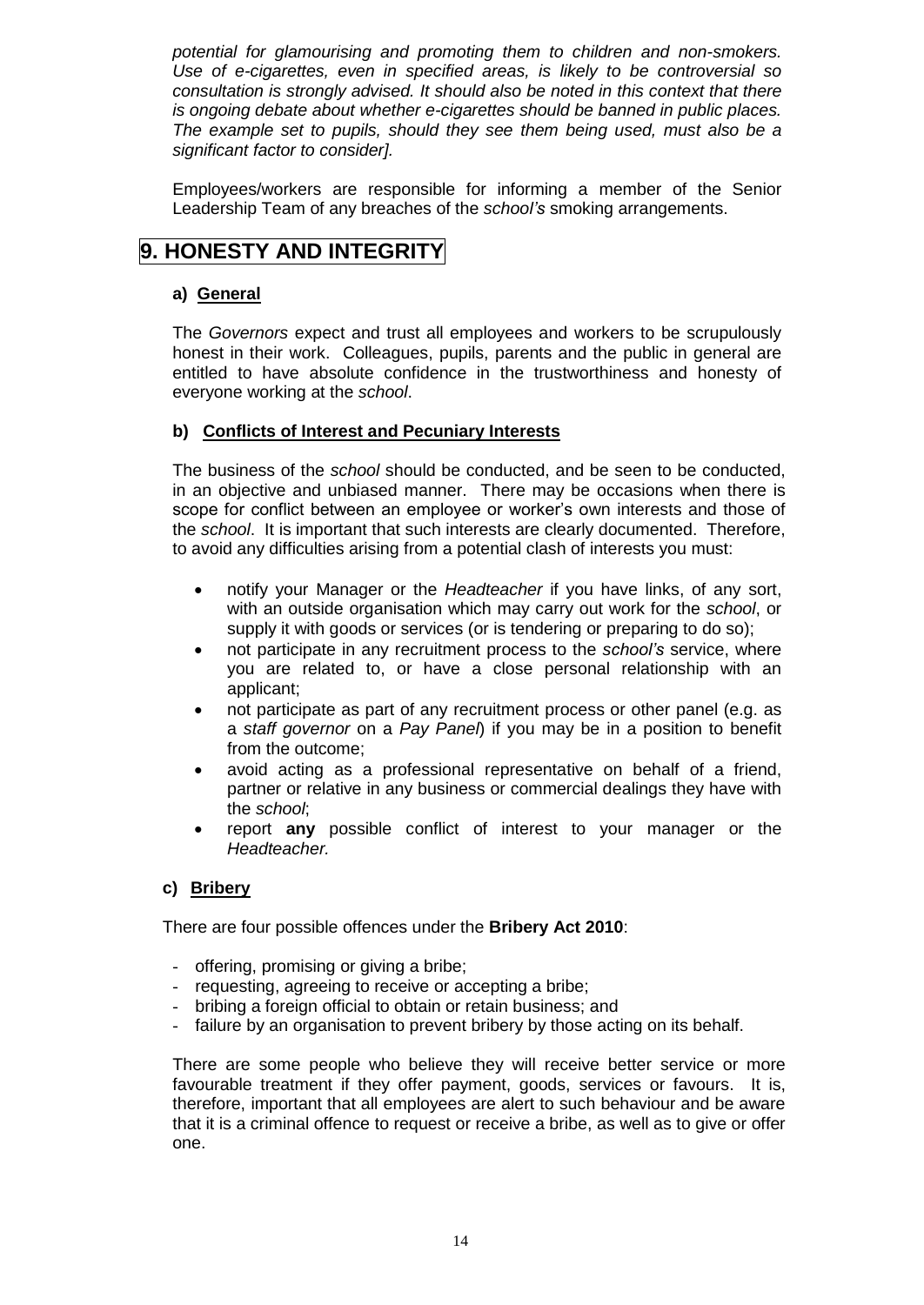### **d) Gifts and Hospitality**

In relation to bribery, as referred to in c) above, the general principle is that employees/workers should not receive or ask for any gift, reward or advantage for duties carried out as part of their work or role.

It is well-established practice within the education in environment that employees/workers may be presented with small tokens of appreciation, for example at festivals or at the end of a school year and this is acceptable. However, it is unacceptable to receive gifts on a regular basis from the same person or family, or to receive gifts that are of a significant value. There may be other occasions when it's appropriate to accept gifts (e.g. where refusal may offend) or where it may be difficult to return (e.g. if it is from an anonymous source). Therefore, it can sometimes be difficult to decide which offers can be accepted and which cannot.

In these circumstances, any employee or worker must only accept occasional, token gifts that are clearly a small gesture of appreciation. If gifts from the same source become frequent (monthly or more) and/or are significant in value *(state amount, e.g. over £10)* this must be reported to … *[state appropriate person]* and recorded within the *school's* Register of Gifts and Hospitality. *[Schools may have their own arrangements for the acceptance/non-acceptance of gifts in terms an acceptable value, requirements for the reporting or recording of offers of gifts/ gifts received, procedures for the return of gifts etc. This paragraph should, therefore, adapted accordingly or replaced with the appropriate wording or reference made to any separate policy document].*

The same principles apply to offers of hospitality as well as to gifts.

### **10. USE OF SCHOOL AND OTHER RESOURCES, INC. SENSITIVE INFORMATION AND CONFIDENTIALITY – INSIDE AND OUTSIDE WORK**

*[This section will need to be amended to reflect the school's policies and arrangements in relation to use and security of its telephones, photocopiers, printers, scanners, stationery, taking school equipment and other resources away from the workplace, etc. making clear the specific requirements and expectations].*

### **a)** *School* **Resources and Equipment - General**

**All** *school* **equipment and communications systems, including (for example) photocopiers, scanners, printers, as well as electronic systems such as Email and Internet access and any associated hardware and software and any other resources belonging to the** *school* **are for official and authorised purposes only.**

Many employees and workers within the *school* have access to a wide range of electronic communication and information exchange systems. When using the resources available to them, they are in a position of trust and are, therefore, expected to act responsibly and appropriately at all times.

At any time and without prior notice, the *school* maintains the right and ability to examine any systems and inspect and review any and all data recorded in those systems. Any information stored on a computer, whether the information is contained on a hard drive, computer disk or in any other manner, may be subject to scrutiny. Such examination helps ensure compliance with internal policies and the law. It supports the performance of internal investigations and assists the management of information systems. Monitoring software may be used to check on the content and use of the *school's* information systems, Internet access or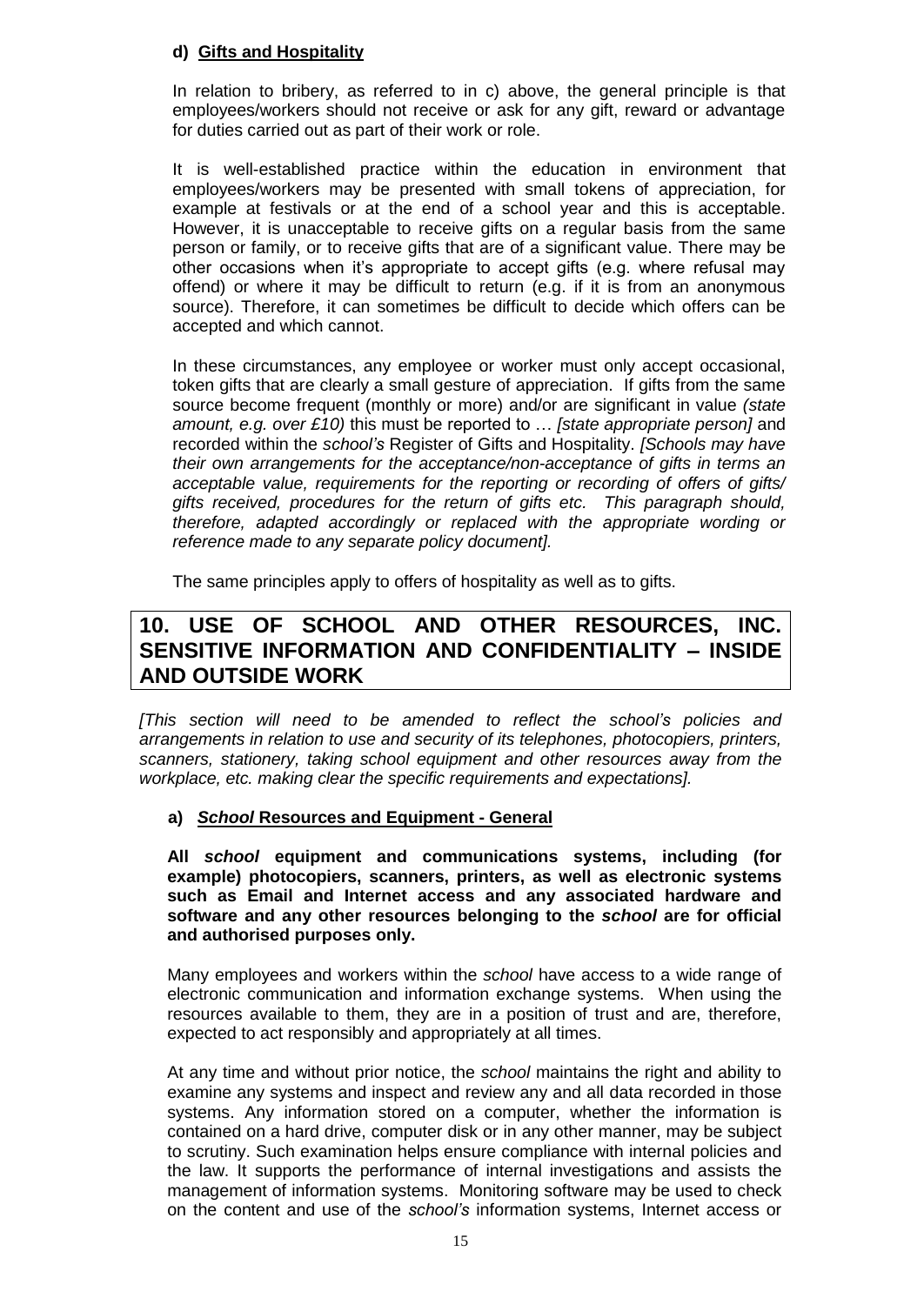email use. Monitoring may result in intercepting and deleting inappropriate materials. Any monitoring carried out will be for legitimate purposes only.

Electronic media must not be used for knowingly transmitting, retrieving, copying, sharing or storing any communication or information that is:

- discriminatory or harassing
- derogatory to any individual or group
- obscene or pornographic
- defamatory or threatening
- engaged in any purpose that is illegal or contrary to the *school's or the London Borough of Enfield's* rules, regulations, policies or interests.

Managers may authorise personal use of *school* resources, including electronic systems which:

- do not interfere with the performance of professional duties
- are of reasonable duration and frequency
- serve a legitimate *school* interest, such as enhancing professional interests or education
- do not compromise security or safety requirements, or adversely affect the performance or work of the school, the pupils or the individual employee/worker
- do not overburden *school* systems, create difficulties for others and/or result in additional expenditure for the *school*.

As a general rule, any approved personal use of resources should be carried out outside of working hours. Managers must, therefore, consider carefully allowing discretionary use for other purposes not directly related to the work of the *school.*

Employees and workers are expected to act in an honest and appropriate manner in relation to the use of *school* resources.

Responsibility for the safe-keeping and proper use of any equipment issued lies with the individual employee/worker. Reasonable steps should be taken to prevent theft or damage to equipment, e.g. not leaving equipment visible in an unattended vehicle. Employees/workers should not remove equipment or resources belonging to the *school* without the express permission of their Line manager or the *Headteacher.*

Employees and workers should not bring personal laptops, iPads, tablets or other electronic devices into the workplace without the specific permission of their Line Manager or the *Headteacher.* In specific circumstances, where permission may have been granted, the equipment must be held securely at all times and not left unattended where it may be accessed by pupils or other persons.

Personal mobile phones may be brought onto the premises for practical purposes but must similarly be used responsibly and appropriately and not left unattended where they may be accessed by pupils or other persons.

Please note that the *school* does not accept any responsibility for personal belongings brought onto the premises, or elsewhere in relation to work or during working time.

#### **b) Sensitive Information, Confidentiality, Data Protection and the GDPR**

Information held relating to the work of the *school* is a resource belonging to the school. This applies whether information is held manually or electronically.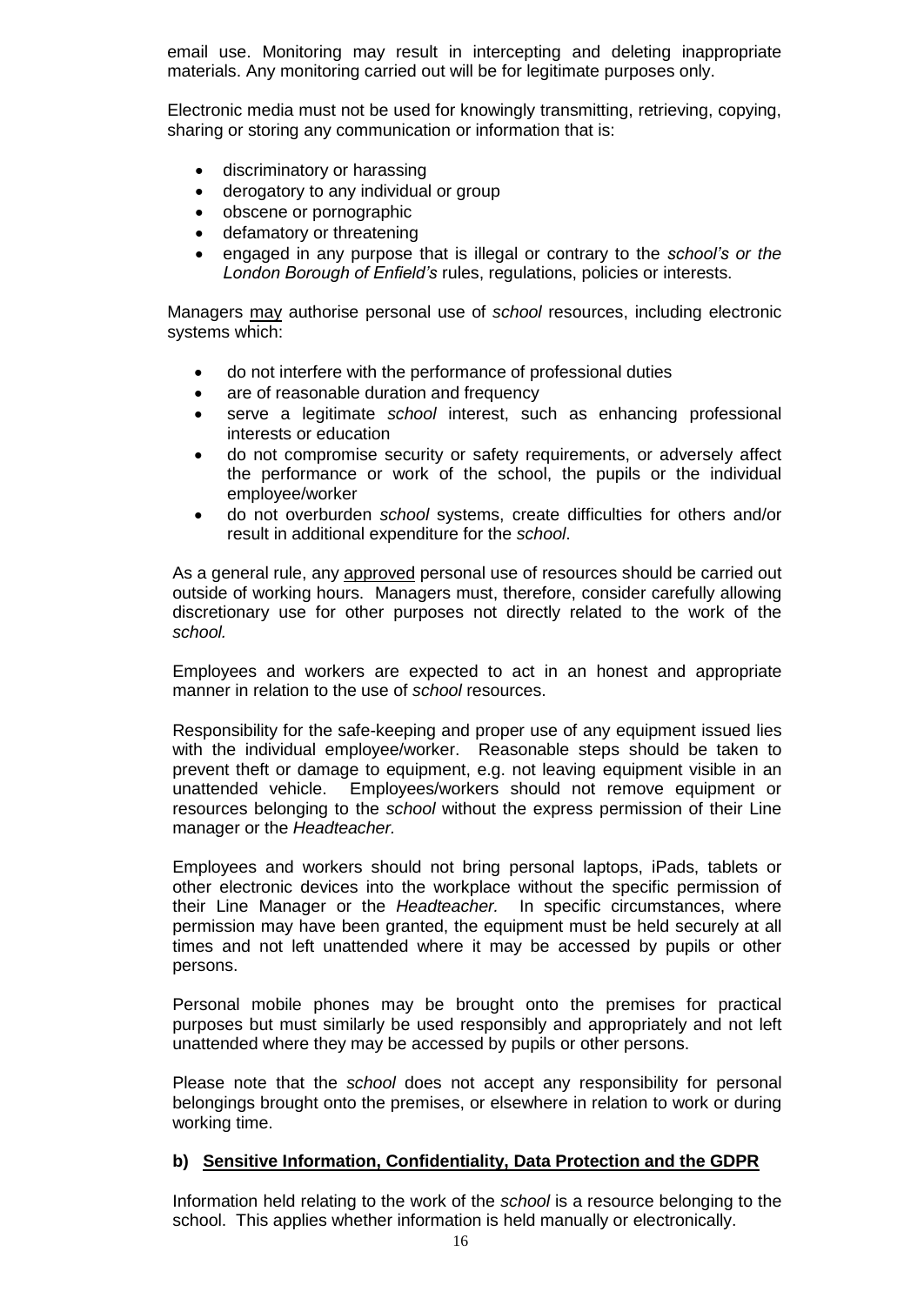In the course of your employment, or work for the *school*, you may have access to confidential information. You must, therefore, agree to accept the restrictions this imposes.

You must not (except in the proper course of your duties) either during your employment/work for the *school,* or at any time after its termination (however arising), use or disclose to any person, company or other organisation whatsoever (and shall use your best endeavours to prevent the publication or disclosure of) any confidential information. This shall not apply to:

- (a) Any use or disclosure authorised by the *school* or required by law;
- (b) Any information which is already in, or comes into, the public domain other than your unauthorised disclosure; or
- (c) Any protected disclosure within the meaning of section 43A of the Employment Rights Act 1996. (See also Section 14. below).

Confidential information is information (whether or not recorded in documentary form, or stored on a magnetic or optical disc or memory or electronic device) relating to the business, services, affairs, pupils, employees and finances of the *school* for the time being confidential to the *school* and trade secrets including, without limitation, technical data and know-how relating to the business of the *school* or any of its business contacts.

It is expected that all employees and workers will use sensitive information properly and have due respect for confidentiality at all times. Where you have access to such information, you must ensure that you:

- are aware of and adhere to the use of personal data/information in line with the **General Data Protection Regulation (GDPR)** (EU) 2016/679 and the **Data Protection Act 2018 (DPA 2018)**. The DPA 2018 is the UK's implementation of the GDPR. Anyone responsible for using personal data must follow strict rules called 'data protection principles'. This means that the data/information must be:
	- used fairly, lawfully and transparently
	- used for specified, explicit purposes
	- used in a way that is adequate, relevant and limited to only what is necessary
	- accurate and, where necessary, kept up to date
	- kept for no longer than is necessary
	- handled in a way that ensures appropriate security, including protection against unlawful or unauthorised processing, access, loss, destruction or damage.

You should note that **personal data** is any information that can directly or indirectly identify a natural person, and can be in any format and applies to both automated personal data and to manual filing systems where personal data are accessible according to specific criteria. Personal data will include:

- name
- address
- email address
- photo
- IP address
- location data
- online behaviour (cookies)
- profiling and analytics data.

Data that has been 'pseudonymised' – e.g. key-coded - may fall within scope depending on how difficult it is to attribute the pseudonym to a particular individual.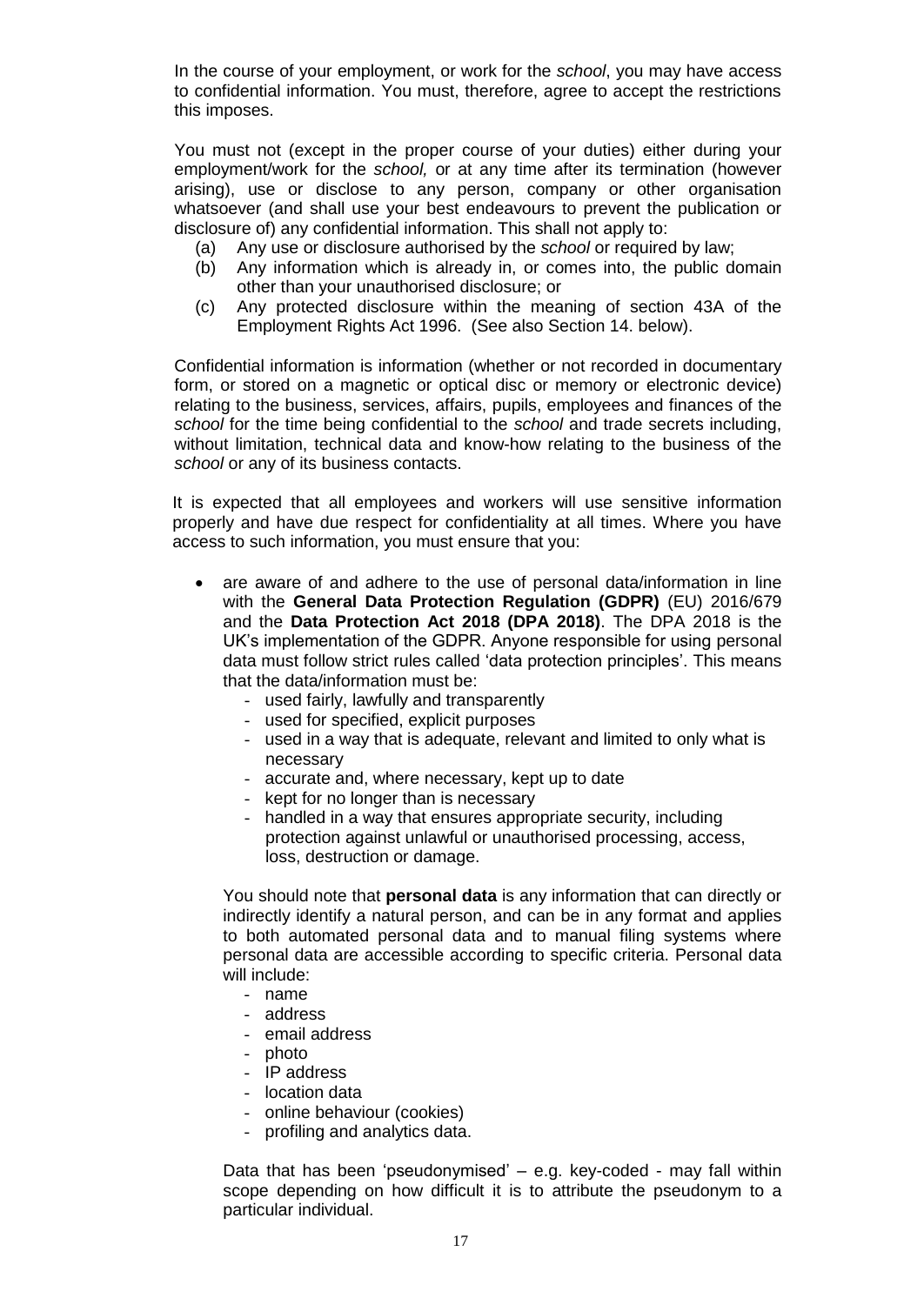You should also be aware that there is **stronger legal protection for more sensitive information,** such as:

- race
- ethnic background
- political opinions
- religious beliefs
- trade union membership
- genetic data
- biometric data (where used for identification)
- health
- sex life or orientation.

In general, you must ensure that you:

- know what information the *school* treats as confidential (check with your manager if you are unsure)
- know who is entitled to have access to what information (check with your manager if you are unsure)
- are responsible and professional in using and allowing access to personal information on pupils, parents, staff, governors and any others.

Notwithstanding confidentiality requirements, as set out above, employees and workers have an obligation to share with the *school's* Designated Senior Person *[or state alternative title]* any information which gives rise to concern about the safety or welfare of a pupil. Employees/workers must NEVER promise a pupil that they will not act on information that they are told by him or her.

In addition. The statutory guidance 'Keeping Children Safe in Education' (KCSIE) makes clear that the obligations on organisations to process information fairly and lawfully and to keep the information they hold safe and secure, this is **not** a barrier to sharing information where the failure to do so would result in a child being placed at risk of harm. Fears about sharing information **cannot** be allowed to stand in the way of the need to promote the welfare and protect the safety of children.

#### **With regard to the above:**

#### **School leaders will:**

 Ensure that all staff who need to share 'special category personal data' are aware that the DPA 2018 contains 'safeguarding of children and individuals at risk' as a processing condition that allows practitioners to share information without consent, if it is not possible to gain consent, it cannot be reasonably expected that a practitioner gains consent or if to gain consent would place a child at risk.

#### **As a member of staff you must:**

- Ensure that you are aware of the name of the Designated Safeguarding Lead and be familiar with MAP child protection procedures and guidance:
- Treat information you receive about pupils and families in a discreet and confidential manner
- Seek advice from a senior member of staff (designated safeguarding lead) if you are in any doubt about sharing information you hold or which has been requested of you
- Ensure that you are clear about when information can/must be shared and in what circumstances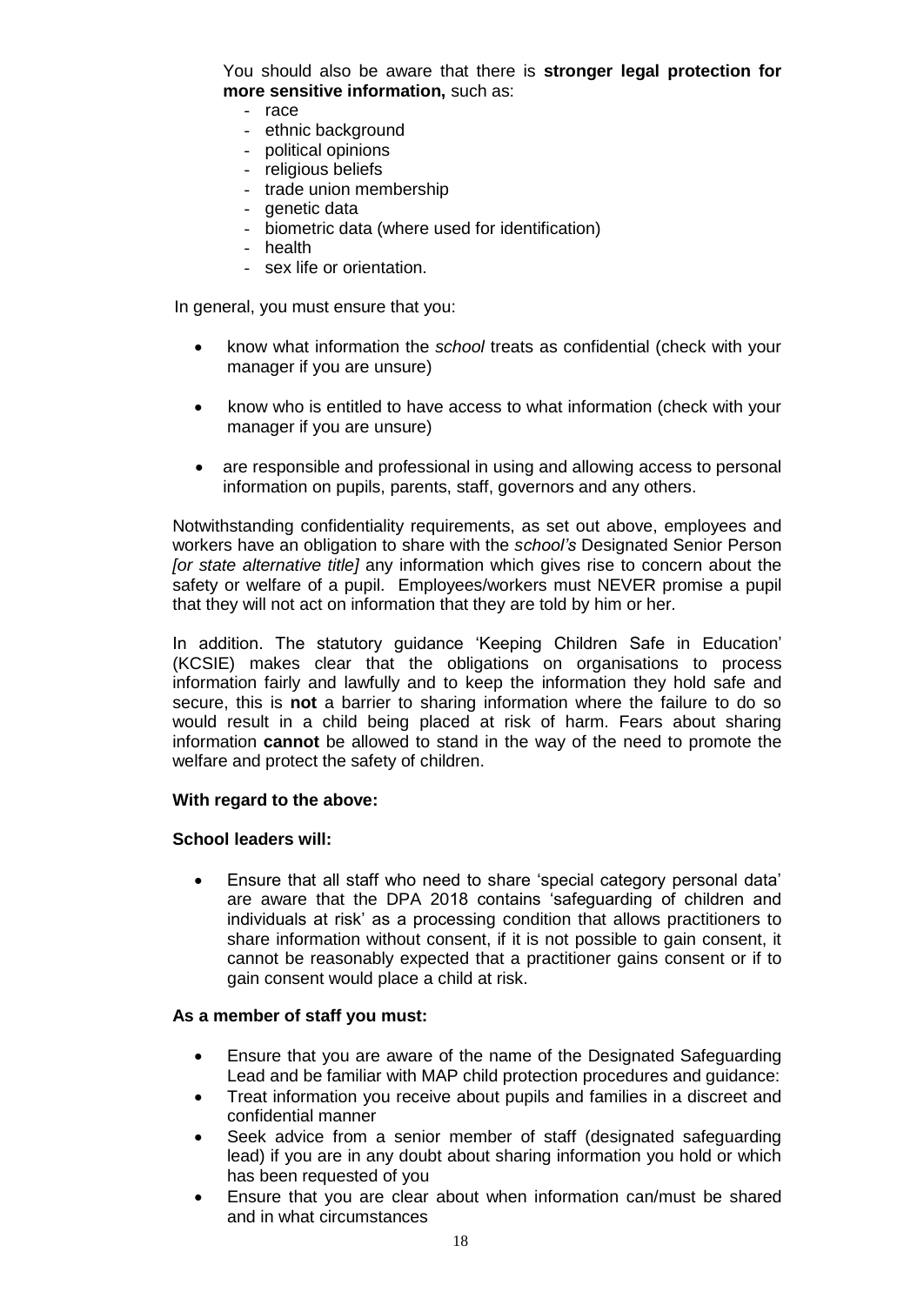- Be clear about the procedures for responding to allegations against staff and to whom any concerns or allegations should be reported
- Ensure that where personal information is recorded electronically that systems and devices are kept secure.

#### **If you are unsure about the sharing or use of any information which is, or may be, deemed to be sensitive and/or confidential, you should consult your Line Manager or the** *Headteacher* **for clarity.**

### **c) E-mail and Internet Usage**

The use of e-mail and the Internet within the *school* is encouraged as it facilitates communication, enhances our work and improves efficiency. However, inappropriate use may lead to problems ranging from issues relating to productivity to legal claims against the employer. Therefore, all employees/workers are expected to:

- adhere to any requirements in place within the *school/PRU* relating to use of the systems for work-related and any permitted private use (if applicable)
- assist in reducing email overload and aid productivity wherever possible by (for example) sending email messages only to those for whom they are relevant, send blind (bcc) copies wherever possible, not automatically reply to all names on a "cc" list (it may be inappropriate in some cases or irrelevant for some recipients). Only send attached files where necessary
- be aware that although email encourages rapid communication, the contents of email messages should be written with care. Messages sent without proper consideration can cause unnecessary misunderstandings. Email should not be used as a substitute for face-to-face communication
- be aware that offers or contracts transmitted via email are as legally binding as those sent on paper
- be aware that emails and email contact lists contained on the *school's* system are the property of the *school*, even though created by an individual employee/worker
- use the Web as and when appropriate for work purposes. Even when being used for work-related activities, browsing can be highly timeconsuming
- use the Web and the email systems responsibly. Use of the Internet for illegal or inappropriate activities will not be tolerated. Such activities include (but are not limited to) online gambling, accessing offensive, obscene or indecent material, including pornography, or downloading or distributing copyright information, sending or posting abusive, rude or defamatory messages about people or organisations. The systems may not be used for sending or forwarding any message that could constitute bullying or harassment, unauthorised non-business used, including personal messages, jokes, cartoons or chain letters or posting confidential information about other employees/workers, *governors,* parents, pupils, the *school*, *the London Borough of Enfield* or anyone associated with them
- respect the copyrights, software licensing rules and property rights, and in general the privacy and prerogatives of others
- use social networking sites responsibly and appropriately (see below).

### **d) Computer Security and Misuse**

In addition to any requirements set out elsewhere in this Code, all employees and workers must ensure that they adhere to any instructions and/or procedures provided to them in relation to computer security. This applies on first joining the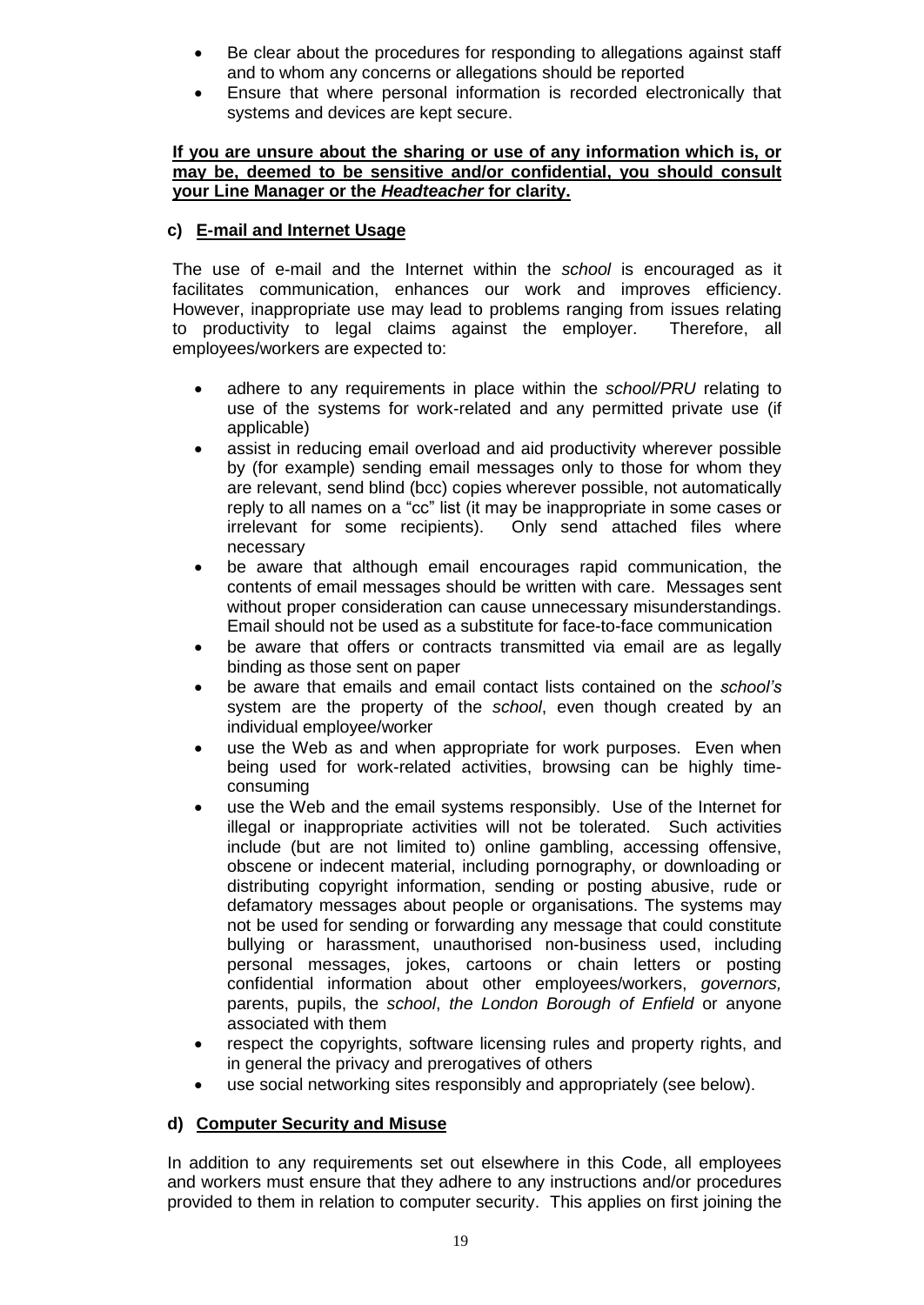*school* and/or first being issued with computer equipment, during employment and on leaving.

In general, all employees/workers should note that:

- Those with access to personal data are in a particularly sensitive position and must be aware of the provisions of the **General Data Protection Regulation (GDPR)** (EU) 2016/679 and the **Data Protection Act 2018 (DPA 2018).** (See b) above).
- All Internet sites accessed, as well as other applications, should be closed when finished with and computers switched off. Computers should never be left open and unattended.
- All log-ins/passwords must be kept confidential. They must not be given to any other person inside or outside the *school*. Neither should any employee/worker use someone else's log-in or password.
- No external software may be used without the prior permission of your Line Manager, the *Headteacher* or person within the *school* responsible for computer security.
- All electronic data must be held in an encrypted manner.

Misuse of computers is a serious disciplinary offence. The following are examples of misuse:

- fraud and theft
- system sabotage
- introduction of viruses
- obtaining unauthorised access
- using the system for private work or unauthorised game playing
- breaches of the General Data Protection Regulation (GDPR) (EU) 2016/679 and/or the Data Protection Act 2018 (DPA 2018).
- sending abusive or defamatory messages or statements about people or organisations, or posting such messages or statements on any websites or via e-mail
- attempting to access prohibited sites on the internet
- hacking
- breach of the *school's or London Borough of Enfield's* security procedures.

The above list is not exhaustive. Depending on the circumstances, misuse of the computer system may be considered to be gross misconduct. Misuse amounting to criminal conduct may be reported to the police.

### **e) Internet Social Networking Sites**

**Use of work-related social networking sites** is restricted to any arrangements, rules and/or protocol established by the *school*. *[Where the school has a written policy or specific arrangements in place these may be referred to here].* You should first refer to your Line Manager or to the *Headteacher* if you are unclear about the use of these sites.

Work-related social networking sites must not at any time be used for personal communications.

#### **When using a social networking site, either for work-related purposes or outside of working time for personal use, you must:**

- make sure that you understand your online privacy settings and use them responsibly and appropriately
- not divulge any confidential information about, or belonging to, the *school*, *London Borough of Enfield, governors,* employees/workers or pupils associated with them and/or personal data/information which could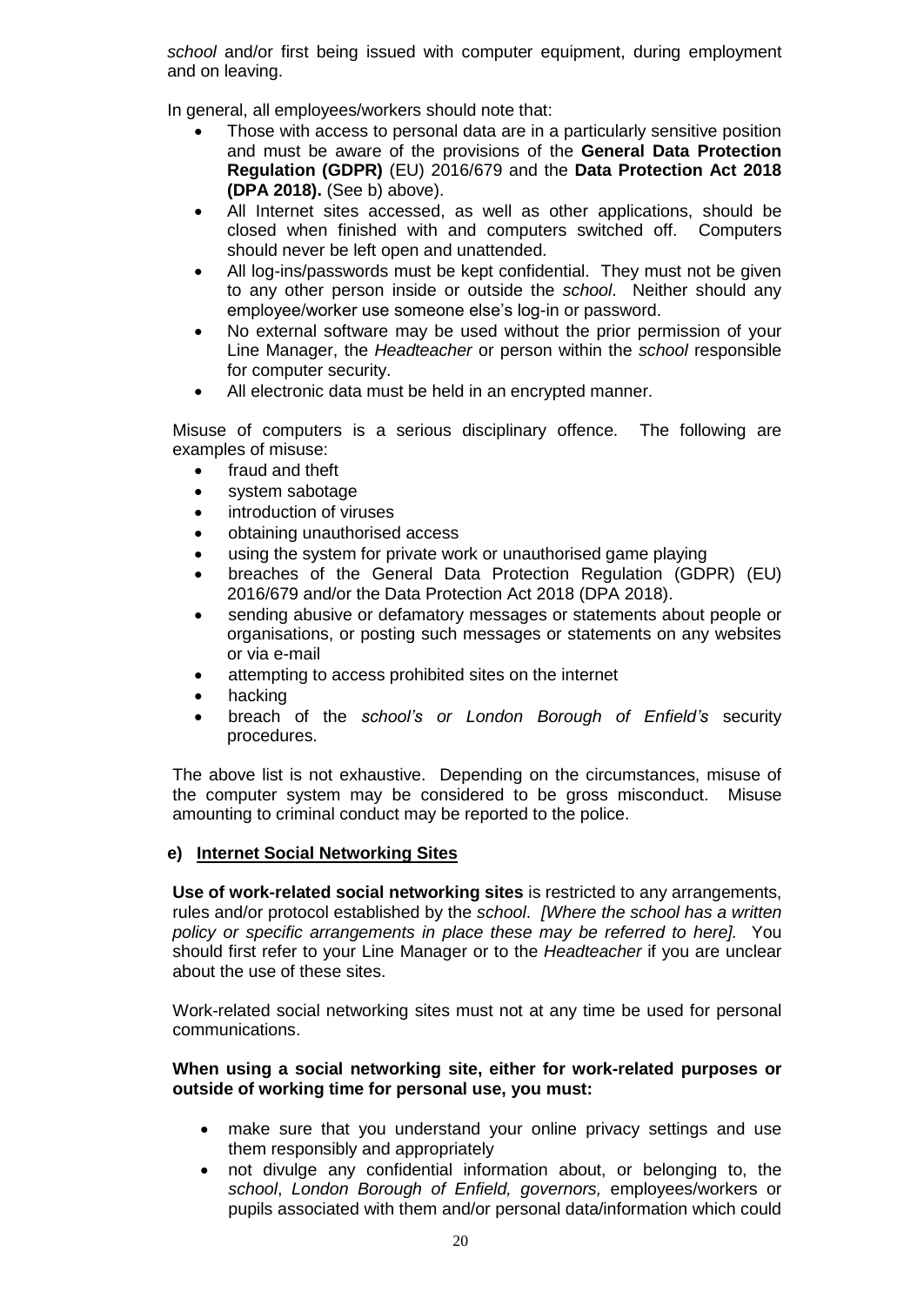be in breach of the Data Protection Act and/or General Data Protection **Regulation** 

- not disclose any information which is not yet in the public arena
- not post any illegal material, e.g. images of child abuse or material which incites racial hatred
- not make any offensive, defamatory, discriminatory or other inappropriate comments about the *school, London Borough of Enfield, governors,* employees/workers or pupils
- not claim to be representing the *school or the London Borough of Enfield* when using social networking sites in a personal capacity (note that stating you are employed by the *school or London Borough of Enfield,* does infer 'representation'). You must make it clear when posting information or comments that any personal views expressed do not represent the views of the *school or the Council*. (Use a disclaimer such as "The views expressed here are my own and do not represent the views of the *school [state name of school] or the London Borough of Enfield."*
- not misrepresent the *school or the London Borough of Enfield* by posting false or inaccurate statements about their work
- not link your own blogs/personal web pages to the *school's or London Borough of Enfield's* website
- not use the *school's or the London Borough of Enfield's* logo on any personal page, or without the specific consent of your Line Manager or the *Headteacher* for work-related purposes
- not publish any material or comment that could undermine public confidence in you as an employee/worker in a position of trust.

The above list is not exhaustive.

### **11. SCHOOL POLICIES AND PROCEDURES**

All employees and workers, as appropriate, must comply with the *school's* policies and procedures in the areas set out below, as appropriate.

It should be noted that those policies and procedures below marked\*\* are required by education legislation, other legislation which particularly impacts on schools, other statutory documents or documents referenced in statutory guidance and apply to maintained schools/PRUs, Academies, Free Schools, Colleges and/or other Independent Schools as indicated at the following link on the gov.uk website: [https://www.gov.uk/government/publications/statutory-policies-for-schools-and](https://www.gov.uk/government/publications/statutory-policies-for-schools-and-academy-trusts/statutory-policies-for-schools-and-academy-trusts)[academy-trusts/statutory-policies-for-schools-and-academy-trusts](https://www.gov.uk/government/publications/statutory-policies-for-schools-and-academy-trusts/statutory-policies-for-schools-and-academy-trusts)

*[This list is not exhaustive and will need to be added to and/or amended to reflect the actual policies in place at the school and their titles].*

- o Accessibility Plan\*\*
- o Admissions Arrangements\*\*
- o Dealing with Alcohol and Substance Misuse by Employees
- o Anti-Bullying
- o Register of Pupils' Admission to School and Attendance\*\*
- o Statement of Procedures for Dealing with Allegations of Abuse against Teachers and Other Staff\*\*
- o Teacher Appraisal\*\*
- o Behaviour in Schools\*\*
- o Behaviour Principles Written Statement\*\* *(\*\*Applies specifically to Local Authority Maintained Schools. Academies and Free Schools should refer to their own relevant legislation and/or funding agreements which may vary between individual schools. In some*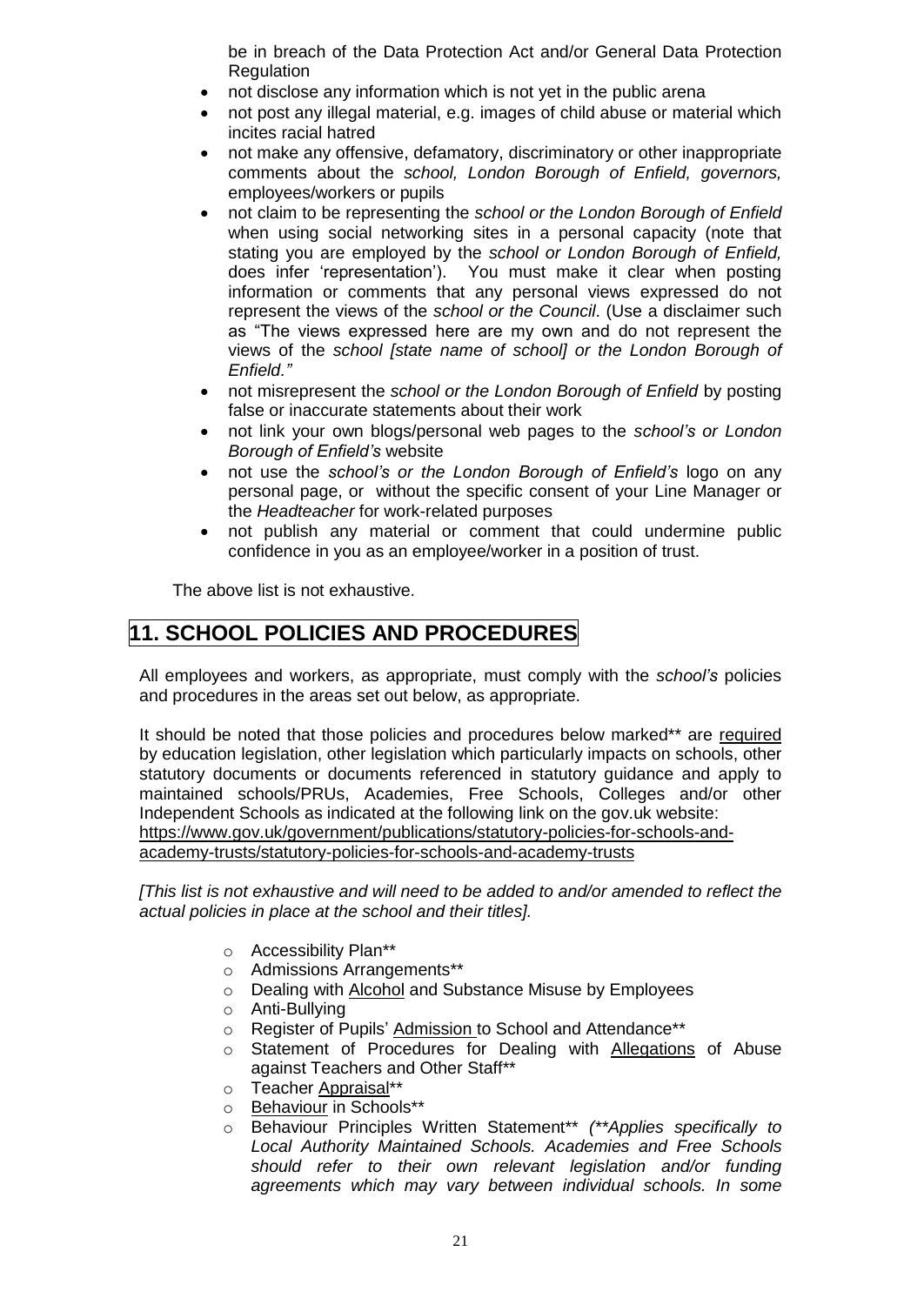*cases, Academies and Free schools may also have adopted a local authority policy in this area)*

- o Protection of Biometric Information of Children in schools and colleges\*\*
- o Dealing with Bullying and Harassment in the Workplace
- o Register of Business Interests of Headteachers and Governors\*\*
- o Staff Capability\*\*
- o Careers guidance: Details of careers programme and provider access statement\*\*
- o Charging and Remissions\*\*
- o Child Protection Policy and Procedures\*\*
- o Code of Conduct for Employees and Workers
- o Collective Worship
- o School Complaints \*\*
- o Contact and Conduct with Pupils
- o Close Relationships at Work
- o Curriculum
- o Data Protection\*\*
- o Staff Discipline\*\*
- o Early Careers Teachers (ECTs)\*\*
- o Early Years Foundation Stage (EYFS)\*\*
- o Equality Information and Objectives (public sector equality duty) statement for publication\*\*
- o Equal Opportunities
- o School Exclusion\*\*
- o First Aid in schools\*\*
- o Flexible Working
- o Freedom of Information
- o Governors' Allowances (schemes for paying)\*\* *(\*\*Applies specifically to Local Authority Maintained Schools. Academies and Free Schools should refer to their own relevant legislation and/or funding agreements which may vary between individual schools. In some cases, Academies and Free schools may also have adopted a local authority policy in this area)*
- o Staff Grievances\*\*
- o Health and Safety\*\*
- o Children with Health Needs who cannot attend school\*\*
- o Home School Agreement Document
- o Staff Induction/Probationary Periods
- o School Information Published on a website\*\*
- o Instrument of Government\*\* *(\*\*Applies specifically to Local Authority Maintained Schools. Academies and Free Schools should refer to their own relevant legislation and/or funding agreements which may vary between individual schools. In some cases, Academies and Free schools may also have adopted a local authority policy in this area)*
- o Designated teacher for Looked-After and previously Looked-After Children\*\*
- o Supporting Pupils with Medical Conditions\*\*
- o No Smoking
- o Teachers' Pay\*\* *(\*\*Applies specifically to Local Authority Maintained Schools. Academies and Free Schools should refer to their own relevant legislation and/or funding agreements which may vary between individual schools. In some cases, Academies and Free schools may also have adopted a local authority policy in this area)*
- o Performance Management Policy for Support Staff in Schools
- o Premises Management Documents\*\*
- o Race Equality
- o Remote Learning
- o Use of *school/PRU* Resources and Equipment/Use of Internet Social Networking Sites *[etc., as appropriate]*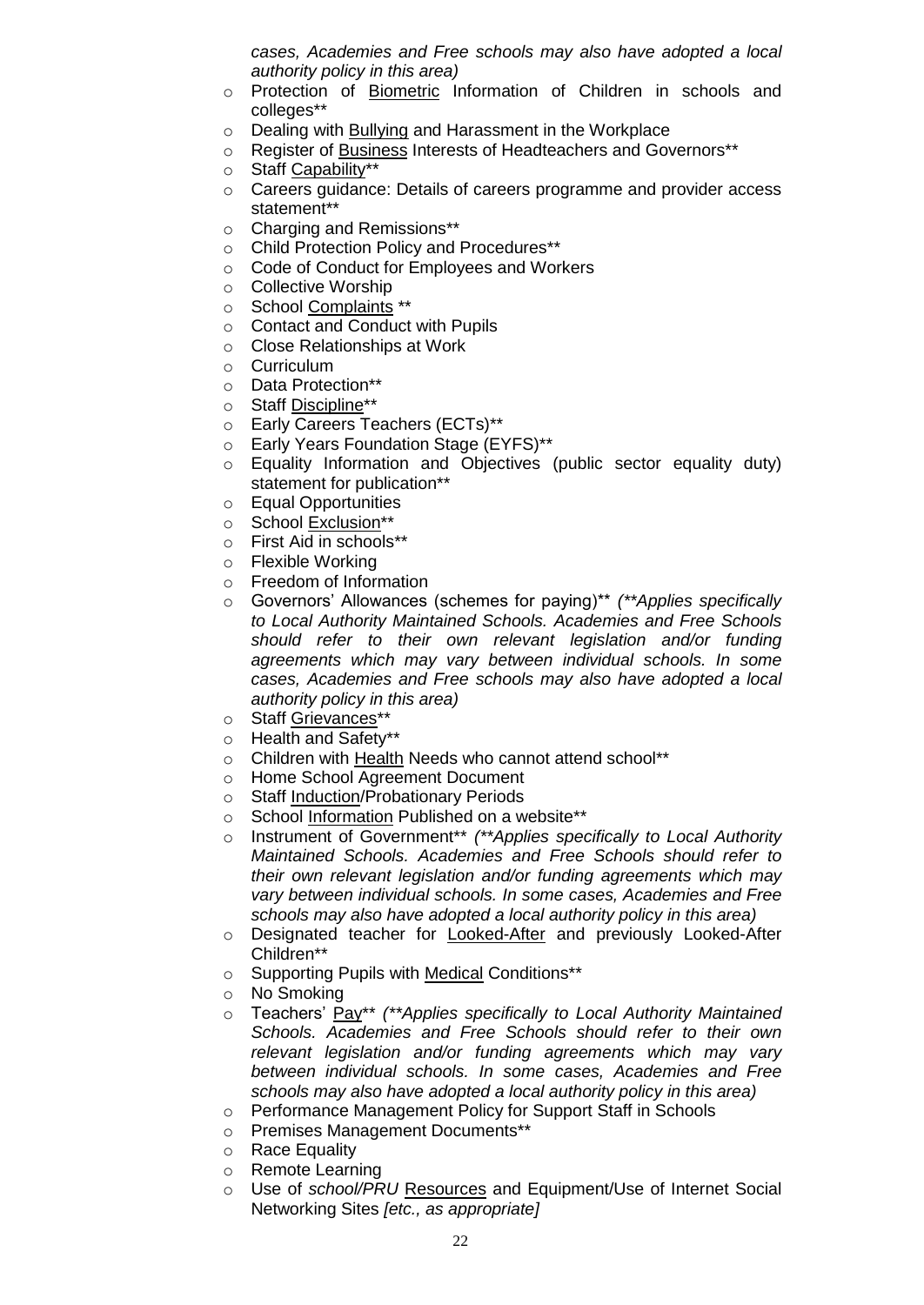- o Sex and Relationships Education\*\* *(\*\*Applies specifically to Local Authority Maintained Schools. Academies and Free Schools should refer to their own relevant legislation and/or funding agreements which may vary between individual schools. In some cases, Academies and Free schools may also have adopted a local authority policy in this area)*
- o Single Central Record of Recruitment and Vetting Checks\*\*
- o Sickness Absence Reporting
- o Special Educational Needs and Disability\*\*
- o Special Leave
- o Whistleblowing *[etc., etc]*

If you do not know where to locate the relevant policies and procedures, or if you are unclear about them and how they relate to you, you should consult your Line Manager or the *Headteacher.*

In addition, **teachers** are expected to uphold and adhere to the standards of 'Personal and Professional Conduct' as set out in part Two of the 'Teachers' Standards' as published by the Department for Education.

Full details of the 'Teachers' Standards' are available from the Department for Education's website:

<https://www.gov.uk/government/publications/teachers-standards>

**Support staff** are similarly expected to uphold and adhere to any Standards for Support Staff that the school may have adopted. For further information or clarification, you should speak to your Line Manager or to the *Headteacher*.

## **12. KEEPING WITHIN THE LAW**

Employees and workers are expected to operate within the law. Unlawful or criminal behaviour, at work, or outside work, may lead to disciplinary action, including dismissal, being taken against employees.

You must ensure that you:

- uphold the law at work
- never commit a crime away from work which could damage public confidence in you or the *school*, or which makes you unsuitable for the work you do. This includes, for example:
	- submitting false or fraudulent claims to *the London Borough of Enfield or other Council's or public bodies* (for example, income support, housing or other benefit claims)
	- breaching copyright on computer software or published documents
	- sexual offences, violence or any other form of abuse which will render you unfit to work with children or vulnerable adults
	- crimes of dishonesty which render you unfit to hold a position of trust.
- write and tell the *Headteacher* (*Chair of Governors* if you are the *Headteacher*) immediately if you are being investigated for, are charged with, convicted of, or cautioned for, any crime whilst you are employed at the *school*. This includes outside of your working hours. (You do not need to inform the *Headteacher/Chair of Governors* of offences that do not involve the police such as a parking or speeding fine). The *Headteacher and/or Governors* would then need to consider whether any investigations, charges or convictions damage public confidence in the school or makes you unsuitable to carry out your duties.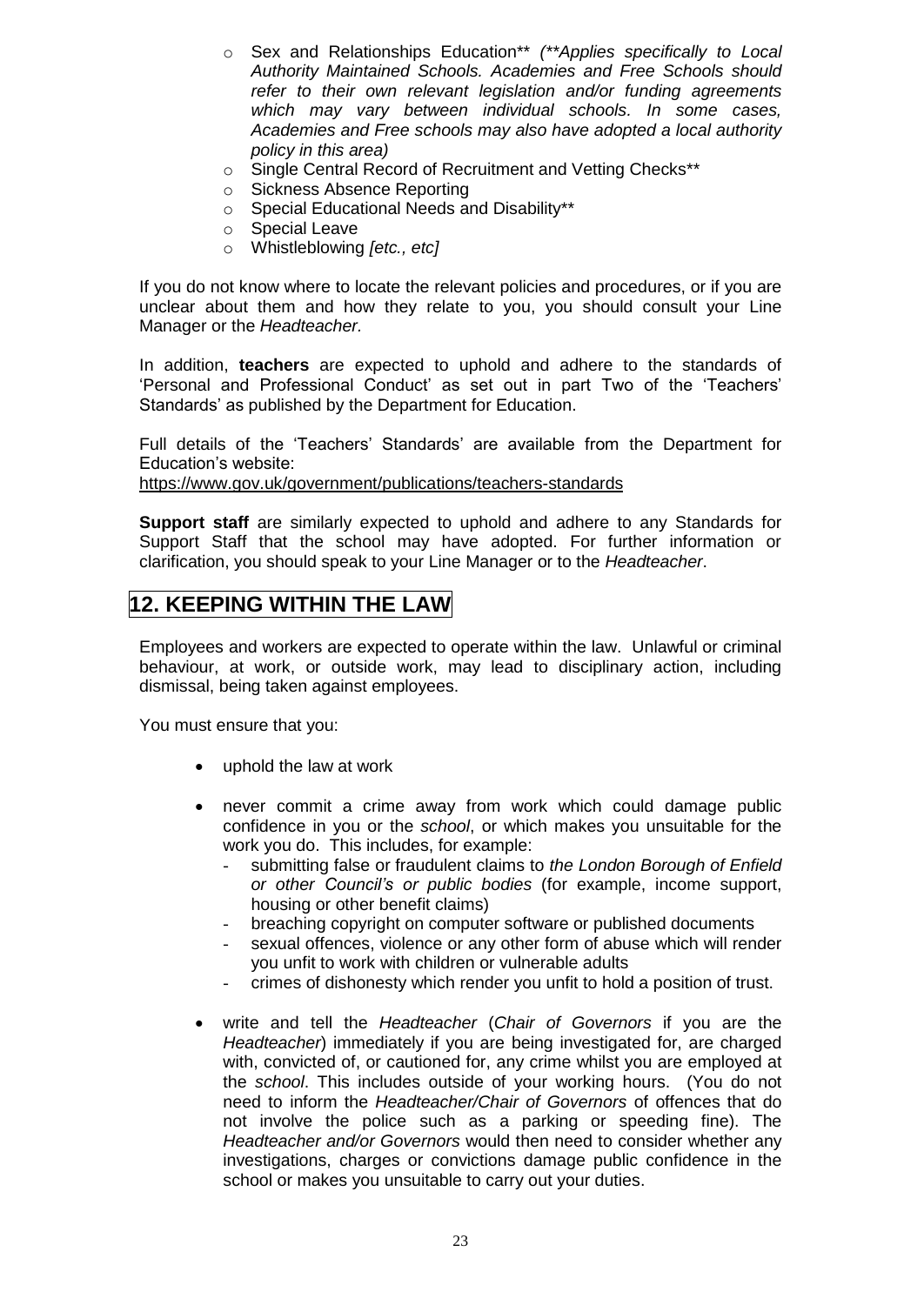# **13. DISQUALIFICATION UNDER THE CHILDCARE ACT 2006**

**The Childcare Act 2006** and **The Childcare (Disqualification) and Childcare (Early Years Provision Free of Charge) (Extended Entitlement) (Amendment) Regulations 2018** place particular requirements on schools/PRUs for carrying out checks on those working with children under eight to ensure that they are not disqualified from:

- **Working in Early Years Provision** This includes those who provide any care for a child up to and including reception age (from birth to  $1<sup>st</sup>$  Sept. following the child's  $5<sup>th</sup>$  birthday). Such care includes education in nursery and reception classes and/or any supervised activity (such as breakfast clubs, lunchtime supervision and after school care provided by the school) both during and outside of school hours for children in the early years' age range:
- **Working in Later Years Provision (for children under 8)** This includes those who are employed and/or work in childcare provided by the school outside of school hours for children who are above reception age but who have not attained the age of 8. This does not include education or supervised activity for children above reception age during school hours (including extended school hours for co-curricular learning activities, such as the school's choir or sports teams) but it does include before school settings, such as breakfast clubs, and after school provision;
- **Management**  This includes those involved in the management of such early or later years provision detailed above.

The criteria for disqualification under the 2006 Act and 2018 Regulations, as applicable to non-domestic settings such as schools, include:

- inclusion on the Disclosure and Barring Service (DBS) Children's Barred List;
- being found to have committed certain violent and sexual criminal offences against children and adults which are referred to in Regulation 4 and Schedules 2 and 3 of the 2018 Regulations (note that regulation 4 also refers to offences that are listed in other pieces of legislation);
- certain orders made in relation to the care of children which are referred to in regulation 4 and listed at Schedule 1 of the 2018 Regulations;
- refusal or cancellation of registration relating to childcare(\*), or children's homes, or being prohibited from private fostering(#) as specified in Schedule 1 of the 2018 Regulations;
- being found to have committed an offence overseas which would constitute an offence regarding disqualification under the 2018 Regulations if it had been done in any part of the United Kingdom.

*(\*) Except if the refusal or cancellation of registration is in respect of registration with a child minder*  agency or the sole reason for refusal or cancellation is failure to pay a prescribed fee under the *2006 Act (Regulation 4(1) of the 2018 Regulations). (#) Pursuant to legislation references in paragraph 17 of Schedule 1 to the 2018 Regulations.* 

In these circumstances, if you are, or think you may be, in a relevant role, and any of the above criteria apply to you, you must tell the *Headteacher* (*Chair of Governors* if you are the *Headteacher*) immediately.

### **14. 'WHISTLEBLOWING' (THE REPORTING OF MALPRACTICE AND IMPROPER CONDUCT)**

Most problems and concerns within the workplace can be fairly easily resolved, often informally. Sometimes it is necessary to use a more formal route, such as the *School's* Grievance Procedure.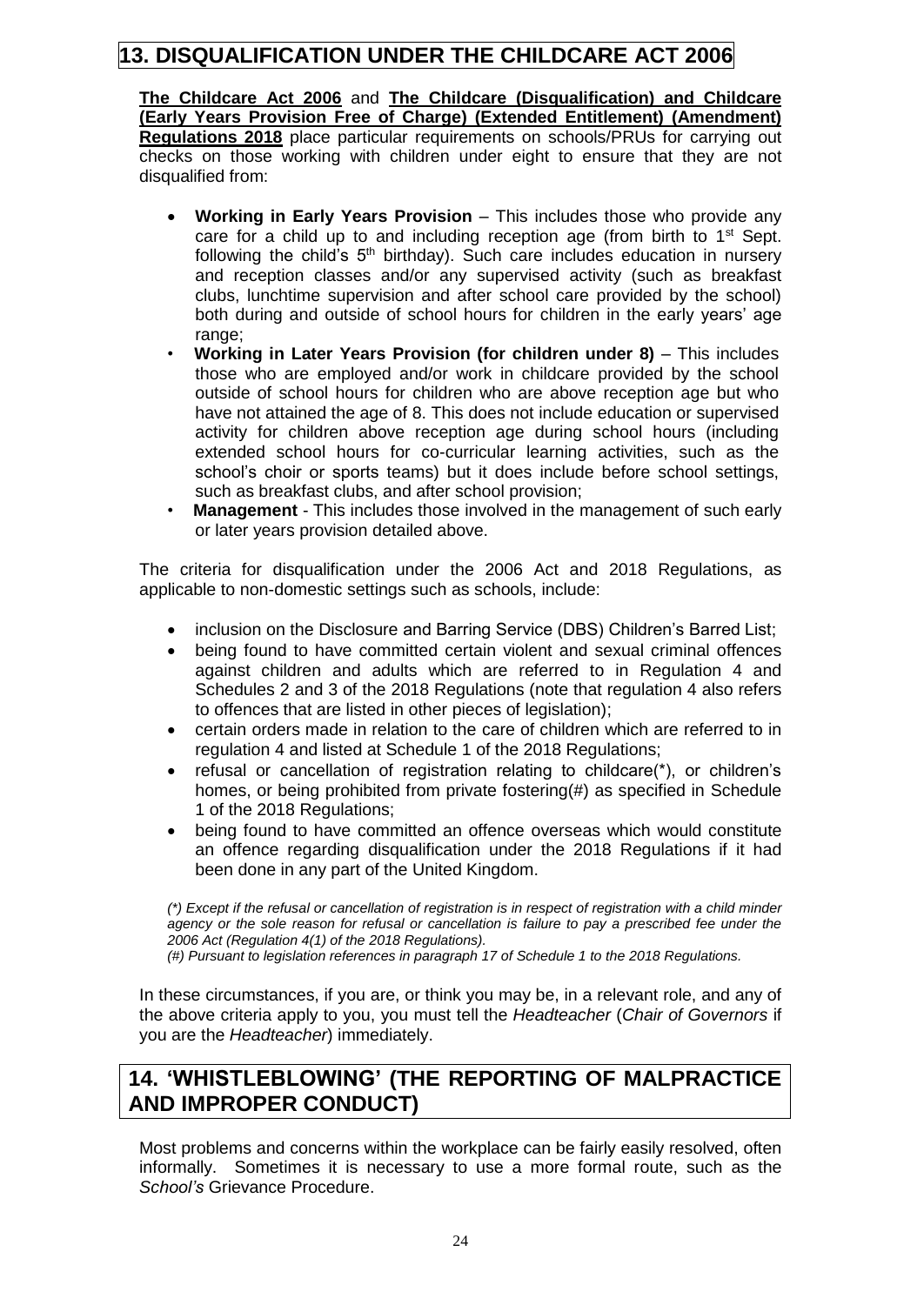Very occasionally, however, more serious issues may arise involving, for example, unlawful conduct, financial malpractice, corruption, serious health and safety issues, damage to the environment, safeguarding or child protection matters or other actions, which are not in the best interests of the *school*, its pupils or the public.

Employees or workers bringing information about wrongdoing to the attention of their employers or a relevant organisation are protected in certain circumstances under the Public Interest Disclosure Act 1998 (PIDA). This is commonly known as 'blowing the whistle'. The law that protects whistleblowers is for the public interest – so people can speak out if they find malpractice in an organisation. Blowing the whistle is more formally known as 'making a disclosure in the public interest'. For a Disclosure to be protected by the provisions of the PIDA 1998, as amended, and including also provisions implemented under the Enterprise and Regulatory Reform Act 2013, it must relate to matters that 'qualify' for protection.

*The Governors* are committed to developing and maintaining the highest possible standards of behaviour and a culture encouraging openness, probity and accountability of all employees and workers. The *school's* 'Whistleblowing Policy' is a framework that is in place to enable and encourage any employee or worker to raise and report, or 'disclose', genuine concerns regarding any relevant aspect of the *school's* work. The Policy aims to reassure you that you will be protected from possible reprisals or detriment if you have a reasonable belief that any disclosure you make is true.

'Qualifying Disclosures', or the reporting of serious concerns that afford an employee/worker protection in law, are disclosures of information where the employee/worker reasonably believes that one or more of the following is either happening, has taken place, or is likely to happen in the future and that disclosure is in the public interest:

- The unauthorised use, or misuse, of public funds
- A failure to comply with a legal obligation
- Conduct which is an offence or breach of the law
- Possible fraud and corruption (e.g. financial fraud or mismanagement, public examination fraud)
- Possible acts of bribery
- Serious Health and Safety risks, including risks to pupils and the public, as well as other employees/workers
- Damage to the environment
- Safeguarding or Child Protection matters
- Any conduct which may damage the *School's* reputation
- Miscarriages of justice
- Other unethical conduct
- Deliberate concealment of information relating to any of the above.

*This list is not necessarily exhaustive. (See also below).*

The wrong doing, or malpractice, being disclosed **must be 'in the public interest'.**  There is no specific definition of what is meant by 'in the public interest'. However, the matter cannot relate solely to the individual who is raising it. It must adversely affect, or threaten, others. This could mean pupils, parents or the public in general, for example. It could also be interpreted as including other employees/workers depending on all the factors involved. This may be the case only if a significant number are affected and will depend also upon the nature of the interests affected, the nature of the wrongdoing disclosed, even the identity of the alleged wrongdoer may be relevant - the more prominent s/he is, the more likely it is that the disclosure will be in the public interest. All the circumstances of the case would need to be considered to decide if the matter is in the public interest generally.

However, **a Disclosure may not be made for purely private matters, such as a problem with the individual's own employment terms or contract,** or the general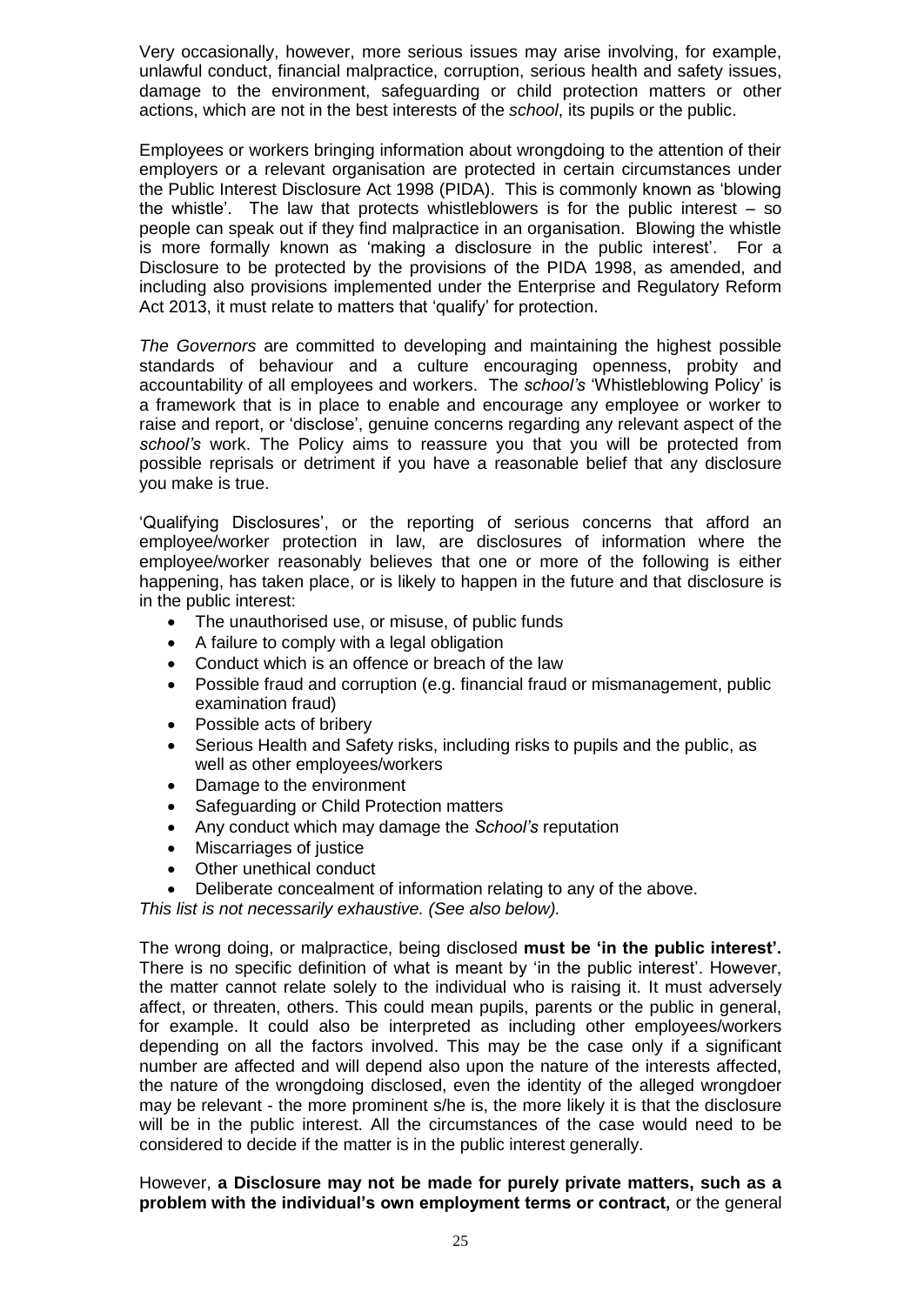behaviour of another employee (i.e. behaviour that does not fall within the types of malpractice listed above). An employee making a complaint of this nature should normally refer the matter to his/her Line Manager or a more senior Manager, as appropriate. Otherwise, if necessary, the matter can be pursued through the Grievance Procedure, or any other relevant Procedure in place for the particular purpose.

The Whistleblowing Policy sets out how you should raise a relevant concern at an early stage and in the right way. Provided that you are raising what you reasonably believe to be a genuine concern under the Policy, in the public interest, you will be protected from possible reprisal or victimisation. In these circumstances, it does not matter if you are mistaken, no action will be taken against you. Of course, we do not extend this assurance to someone who maliciously raises a matter they know is untrue. If you make an allegation frivolously, maliciously or for personal gain, disciplinary action may be taken against you. However, by reporting or raising a genuine concern you will be doing your duty to your employer and those for whom you are providing a service.

The Whistleblowing Policy is available *from/by (state details of how the Policy can be accessed).*

### *PRIOR to raising a concern under the Whistleblowing Policy, please note:*

- 1. The *school's* Whistleblowing Policy, to which you should refer if you have a relevant concern, sets out separately:
	- The action you should take **if you have a concern about the behaviour of another employee/worker in relation to a child protection matter**

### **OR OTHERWISE**

- The action you should take **if you have a concern that is NOT about the behaviour of another employee/worker in relation to a child protection matter.**
- 2. **If you are a member of a Professional Association or Trade Union,** it may have in place a Code, or rules, which set out how members should behave in relation to raising concerns involving colleagues and/or in relation to dealings with colleagues in general. You are advised, in these circumstances, to familarise yourself with any such Code or rules, or contact your Professional Association or Trade Union for further advice. In any event, you may wish to consult your Professional Association/Trade Union for advice and support prior to raising a concern.

### **15. DISCIPLINARY ACTION**

Failure to meet the standards and requirements set out in this Code of Conduct and any other related policies and procedures may result in disciplinary action being taken against you. Misconduct may result in dismissal, including summary dismissal (or immediate termination of engagement for volunteers and others not employed by the *school*) for any act constituting gross misconduct. Acts that may constitute 'misconduct' and 'gross misconduct' are attached as Appendices to this Code at Appendix 1 and Appendix 2 respectively.

> *If there is anything in this Code that you do not understand, you should speak to your Line Manager or the Headteacher.*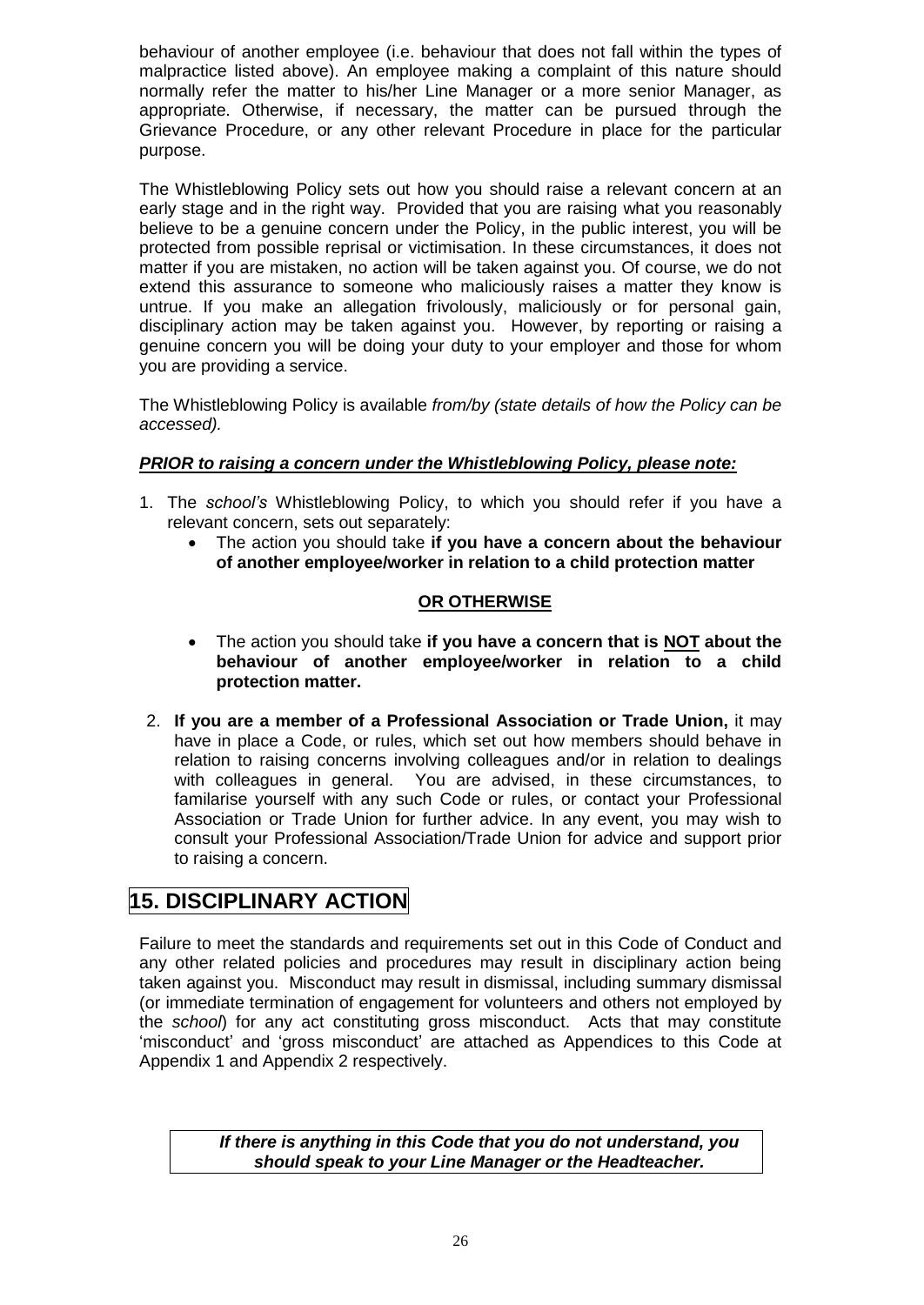# **APPENDIX 1**

### **MISCONDUCT**

Misconduct includes, but is not limited to, the following:

- failure to conform to agreed working practices, where these are reasonably and properly required
- refusal or failure to carry out a reasonable instruction
- failure to complete contractual hours
- failure to observe policies and procedures, including, for example:
	- o the correct recording of working time and attendance,
		- o the reporting of sickness, and
		- o requirements relating to time off work or release from duties (e.g. annual leave or domestic emergency)
		- o the *school's/PRU's* Code of Conduct.
- persistent lateness
- unaccountable absences from the workplace or area
- failure to comply with appearance and dress codes or requirements
- failing to take reasonable care of London Borough of Enfield or *school/PRU* property
- using London Borough of Enfield or *school/PRU* property, equipment, transport or other resources for private purposes without authorisation, or misuse of such property whether inside or outside of the workplace or working hours
- disclosing confidential information without authorisation
- failure to comply with the London Borough of Enfield's or the *school's/PRU's* 'No Smoking' policy or requirements
- failure to participate in or follow instructions during fire drills/practices
- any actions or inactions leading to a loss of trust and confidence, or which bring the London Borough of Enfield or the *school/PRU* into disrepute

#### **Note:**

- (1) The above list is neither exclusive nor exhaustive.
- (2) If sufficiently serious, or if repeated, the above may, in some cases, constitute gross misconduct.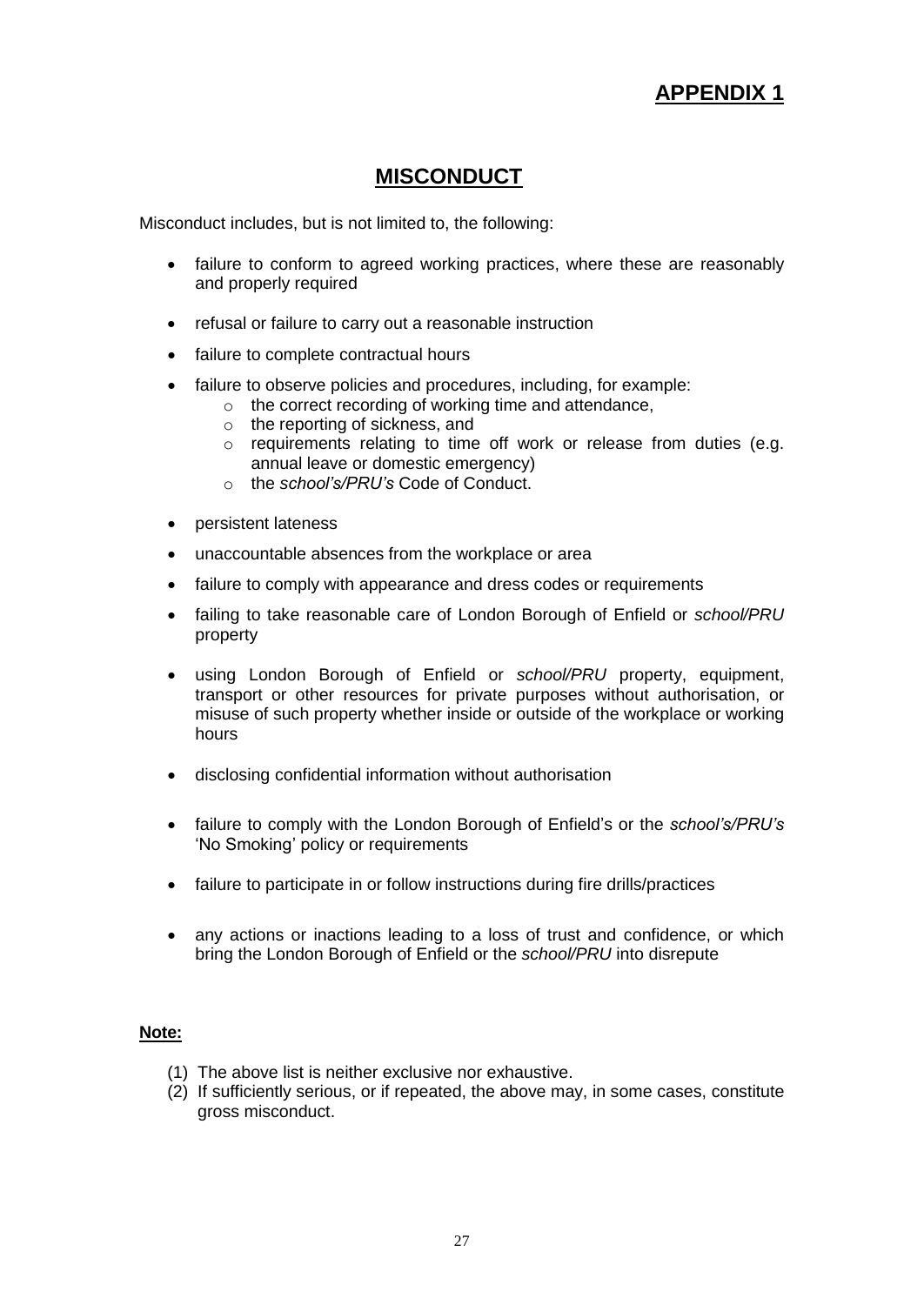# **APPENDIX 2**

### **GROSS MISCONDUCT**

Gross Misconduct includes, but is not limited to, the following:

- serious abuse
- corrupt practices
- where an employee is charged with a criminal offence inconsistent with his/her position
- serious breaches of regulations, policies or procedures (e.g. the *school's/PRU's* Child Protection Policy)
- theft, fraud and deliberate falsification of records (e.g. expenses claims)
- physical violence, threats, fighting, assault on another person
- serious bullying, harassment or discrimination
- deliberate damage to London Borough of Enfield or *school/PRU* property or another person's property
- removal or disposal of any London Borough of Enfield or *school/PRU* property without permission
- serious insubordination
- interference with safety devices or equipment putting other employees/workers, pupils, governors or any visitors at risk at the workplace
- serious infringement of health and safety regulations, rules or practices
- serious misuse of the London Borough of Enfield's or the *school'/PRU's* property or name
- misuse of a disabled person's blue badge
- incapability whilst on duty brought on by alcohol or illegal drugs, the misuse of drugs or the possession of illegal drugs whilst at work
- the supply and trafficking of drugs, money laundering activities, or the use, sale or distribution of illegal substances
- negligence which causes or might cause unacceptable loss, damage or injury
- serious breach of duty of confidence (subject to the Public Interest Disclosure Act 1998 and any amendments)
- deliberate or reckless damage, misuse or interference with or unauthorised use of the London Borough of Enfield's or *school's/PRU's* computers and/or software or unauthorised entry to computer records
- serious misuse of electronic systems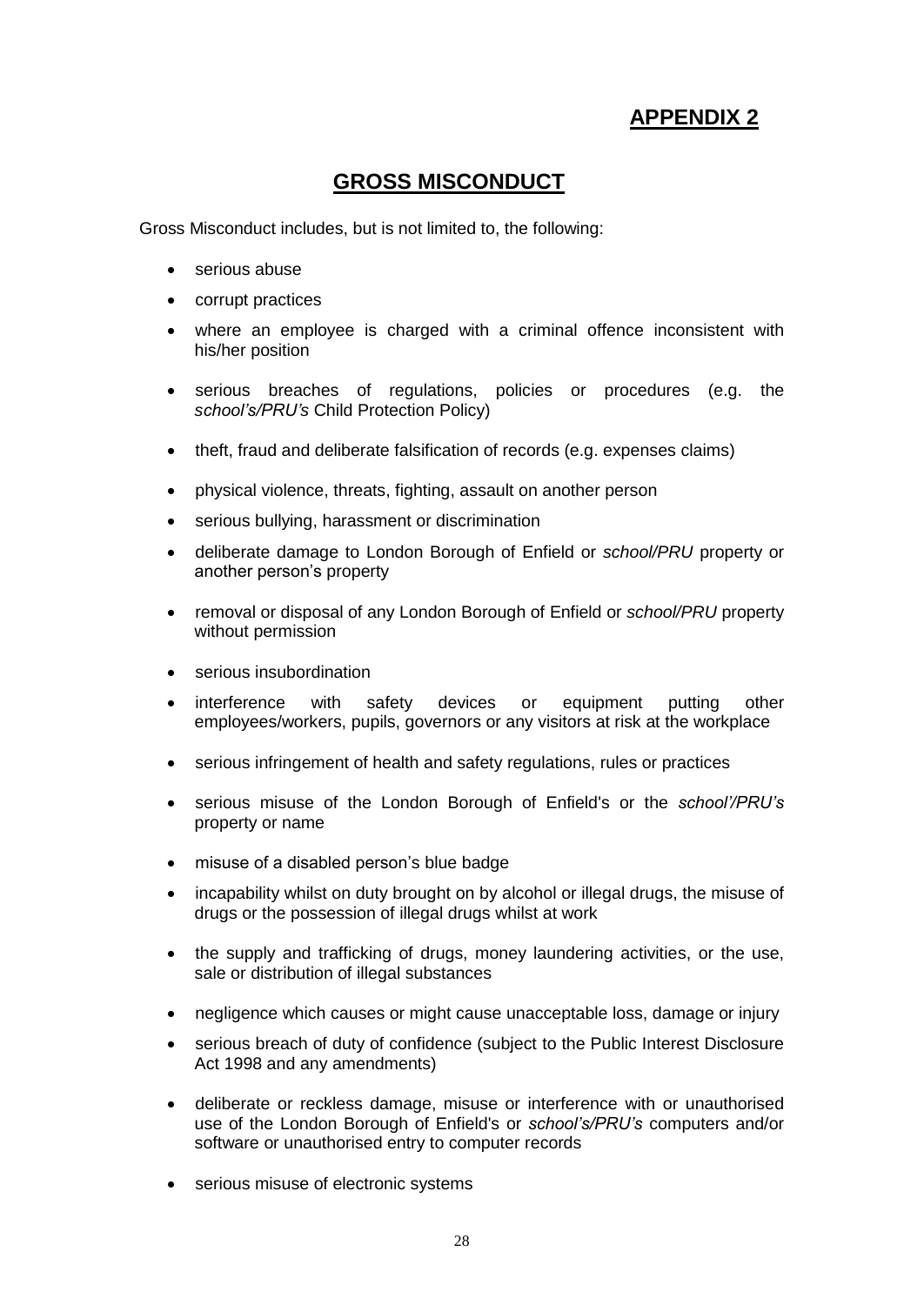- conviction of a criminal offence that is relevant to the employee's employment
- failure to adhere to Regulations and/or internal procedures or protocols governing public or other examinations, coursework and/or other assessment methods. This includes in relation to planning, preparation, invigilation, marking and storing of examination papers and coursework.
- deliberate falsification of a qualification that is a stated requirement of the employee's employment or results in financial gain to the employee
- undertaking private work in working hours without express prior permission
- bringing the London Borough of Enfield or the *school/PRU* into serious disrepute, and/or any actions/inactions leading to a serious breach of trust or confidence.

The above list is neither exclusive nor exhaustive